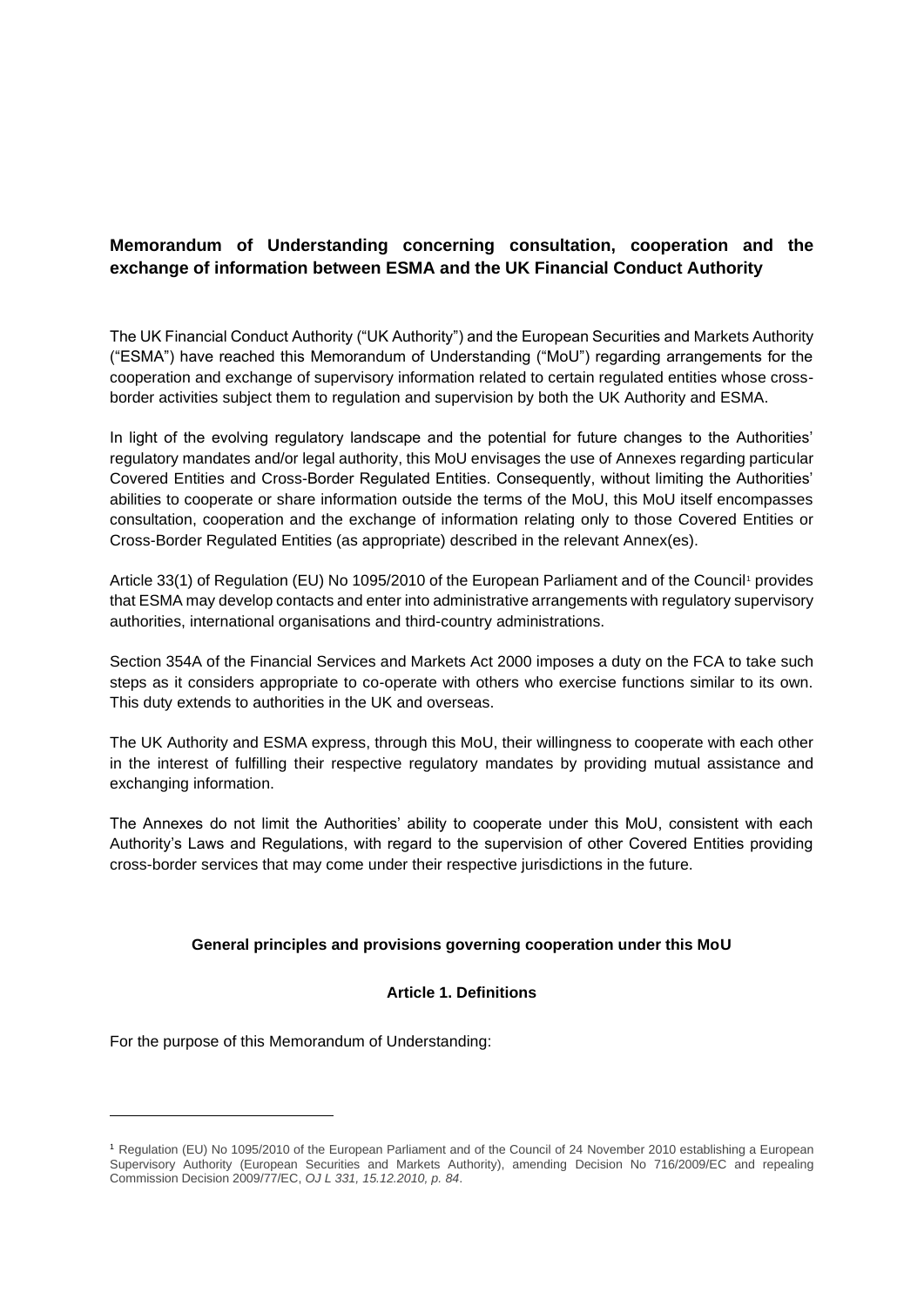- a) "Authority" means a signatory to this MoU or any successor thereof (together the "Authorities");
- b) "Branch" means a place of business of a Covered Entity which is not its head office, and which has no legal personality;
- c) "Covered Entity" means any Person (including its cross-border establishment(s)) whose activities are subject to the supervision, oversight, registration or extension of registration, certification, recognition or authorisation of one of the Authorities;
- d) "Cross-Border Regulated Entity" means a Covered Entity identified in or defined as such in the relevant Annex(es), subject to supervision: (a) by both Authorities through registration or extension of registration, or (b) by one Authority, where the Covered Entity of that Authority pertains to the same group of a separate Covered Entity subject to the supervision, oversight, registration or extension of registration, certification, recognition or authorisation by the other Authority;
- e) "Emergency Situation" means the occurrence or potential imminent occurrence of an event that could materially impair the financial or operational condition of a Covered Entity, investors or the markets;
- f) "Home Authority" means an Authority responsible for the initial authorisation, registration or extension of registration of the Covered Entity operating a branch or providing services or performing activities in the jurisdiction of the host Authority;
- g) "Laws and Regulations" means, in relation to ESMA, the applicable European Union legislation within ESMA's remit as set out in Article 1(2) of ESMA Regulation and, in relation to the UK Authority, the applicable legislation within the UK Authority's remit as set out in the provisions of the laws applicable in the jurisdiction of the UK, the regulations promulgated thereunder, and other regulatory requirements that fall within the competence of the UK Authority;
- h) "Person" means a natural or legal person, or an unincorporated entity or association, including but not limited to partnerships and trusts;
- i) "Requested Authority" means the Authority to whom a request is made under this MoU;
- j) "Requesting Authority" means the Authority making a request under this MoU;
- k) "Secure Electronic Means" means electronic methods of communications that ensure that completeness, integrity and confidentiality of information are maintained during transmission; and
- l) "Third Authority" means an authority with whom an Authority may legally share non-public information received under this MoU, in accordance with Article 11 herein, in order to assist that Authority or the Third Authority in carrying out their functions. Third Authorities are set out in Appendix D of this MoU.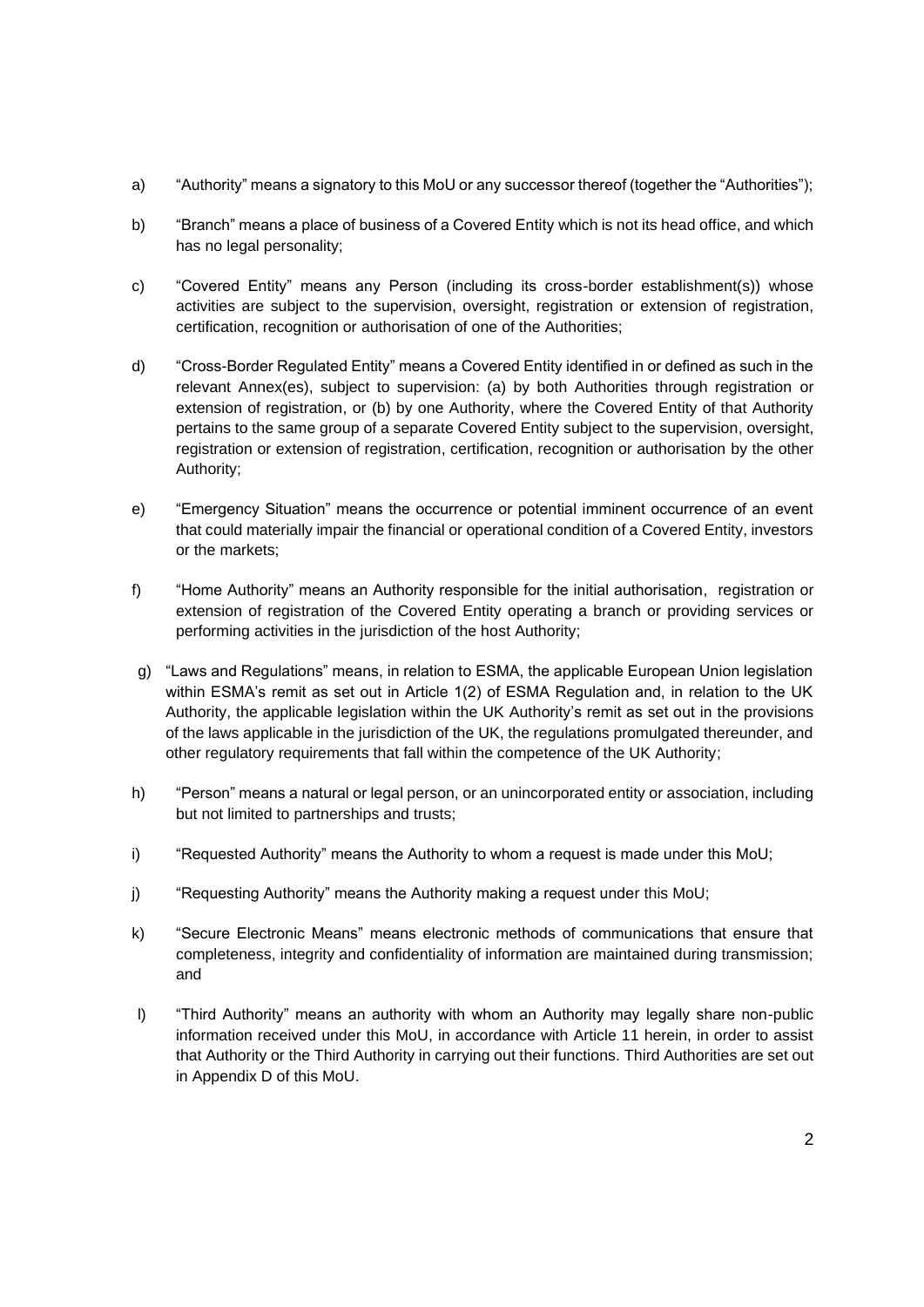#### **Article 2. Purpose and general principles**

- 1. This MoU is a statement of intent to consult, cooperate and exchange information in connection with the discharge of the responsibilities entrusted to the Authorities under the Laws and Regulations, in a manner consistent with, and permitted by, the laws and requirements that govern the Authorities.
- 2. This MoU does not create any legally binding obligations, confer any enforceable rights, or supersede domestic law. This MoU does not confer upon any Person the right or ability directly or indirectly to obtain, suppress, or exclude any information or to challenge the execution of a request for assistance under this MoU.
- 3. The Authorities will, within the framework of this MoU, provide one another with the fullest cooperation permissible to better enable them to carry out the responsibilities entrusted to them under the Laws and Regulations. Following consultation, assistance may be denied:
	- a) where the cooperation would require an Authority to act in a manner that would violate the applicable domestic law;
	- b) where a request for assistance is not falling within the scope of this MoU or is not made in accordance with the terms of this MoU;
	- c) where the information to be disclosed is not subject to guarantees of professional secrecy; or
	- d) on reasons of public interest.

Assistance will not be denied based on the fact that the type of conduct described in the request for assistance would not be a violation of the Laws and Regulations of the Requested Authority. In case of denial, the Requested Authority will provide the reasons for not granting the assistance.

Where the Requested Authority presents objective grounds by reasons of which the request cannot be fulfilled in part or in whole, the Authorities will consult with a view to reaching an understanding on the assistance to be provided.

- 4. The Authorities will periodically review the functioning and effectiveness of the cooperation arrangements between the Authorities with a view, inter alia, to expanding or altering the scope or operation of this MoU should that be deemed necessary, for instance in the event of changes in the Laws and Regulations in force or applicable in each jurisdiction, and, in accordance with Article 12, may amend the MoU to include the addition of new types of Cross-Border Regulated Entity.
- 5. To facilitate cooperation under this MoU, the Authorities hereby designate contact points as set forth in Appendix A. Additional contact persons for each type of Covered Entity may also be specified in the Relevant Appendix A.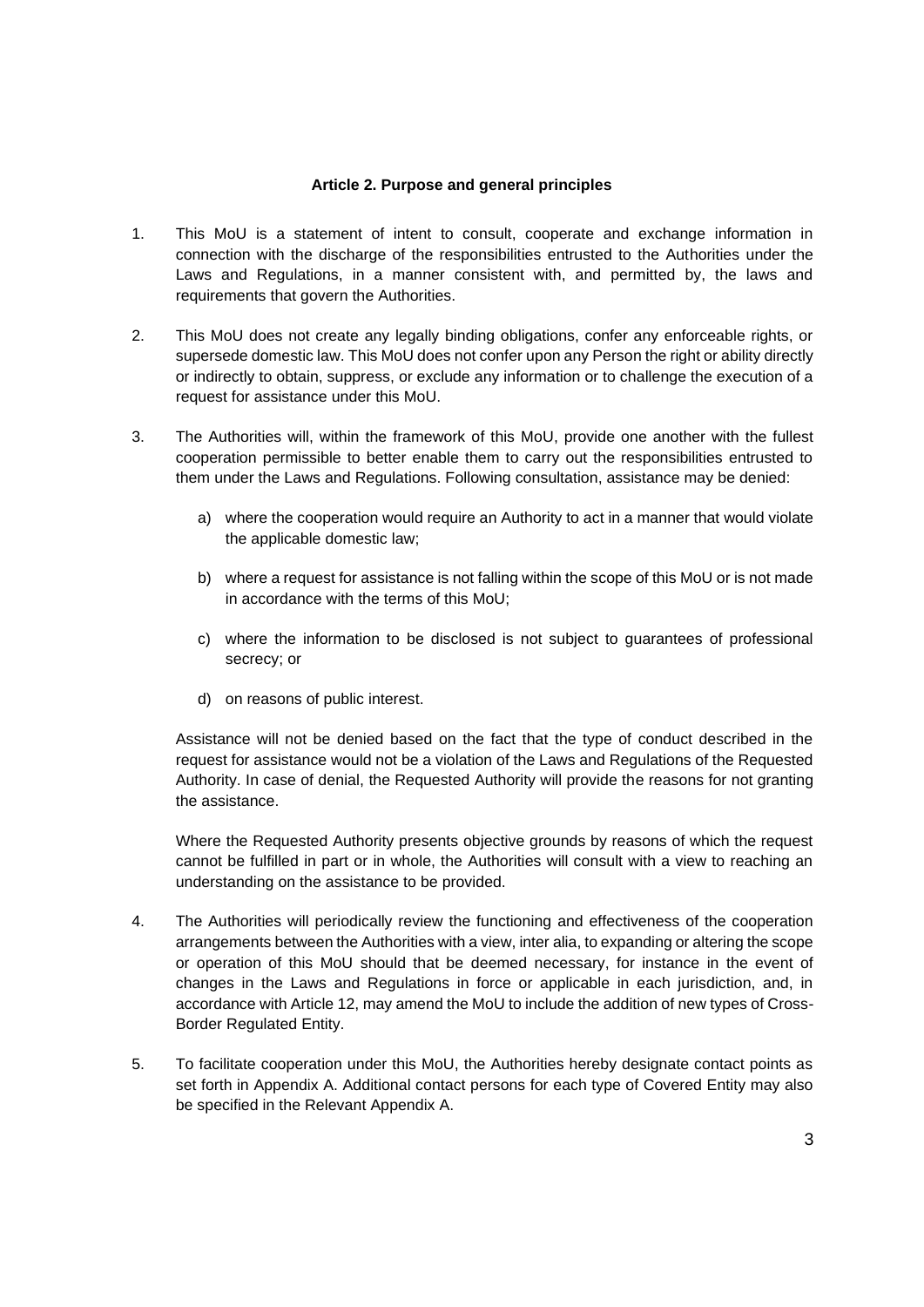#### **Article 3. Scope of cooperation**

- 1. The Authorities will cooperate in relation to supervisory activities of Cross-Border Regulated Entities with regard to the areas covered by the Laws and Regulations, including, but not limited to:
	- a) general supervisory issues and enforcement, including with respect to regulatory, oversight or other supervisory programs;
	- b) issues relevant to the discharging of their responsibilities, including on operations, activities, and regulation of Cross-Border Regulated Entities; and
	- c) any other areas of mutual supervisory interest.
- 2. Cooperation will be most useful in, but is not limited to, the following circumstances where issues of regulatory concern may arise:
	- a) the initial application for authorisation, registration or extension of registration, certification, recognition of a Covered Entity or Cross-Border Regulated Entity, or exemptions therefrom in the other jurisdiction;
	- b) the on-going oversight of a Cross-Border Regulated Entity and of its operation in the jurisdiction of one of the Authorities;
	- c) the assessment of the need to, and the subsequent taking of, supervisory or enforcement action against a Cross-Border Regulated Entity; or
	- d) regulatory approvals or supervisory or enforcement actions taken by an Authority that may impact the operations of a Cross-Border Regulated Entity.

Further detail about the scope of supervisory cooperation for each type of Cross-Border Regulated Entity can be found in the relevant Annex(es).

#### **Article 4. Exchange of Information**

- 1. The Requested Authority intends to provide the Requesting Authority, upon written request, with assistance in obtaining information not otherwise available to the Requesting Authority, and, where needed, interpreting such information so as to enable the Requesting Authority to discharge its responsibilities and assess compliance with its Laws and Regulations.
- 2. The information covered by this article includes, without limitation:
	- a) information and documents held in the files of the Requested Authority regarding the matters set forth in the request for assistance;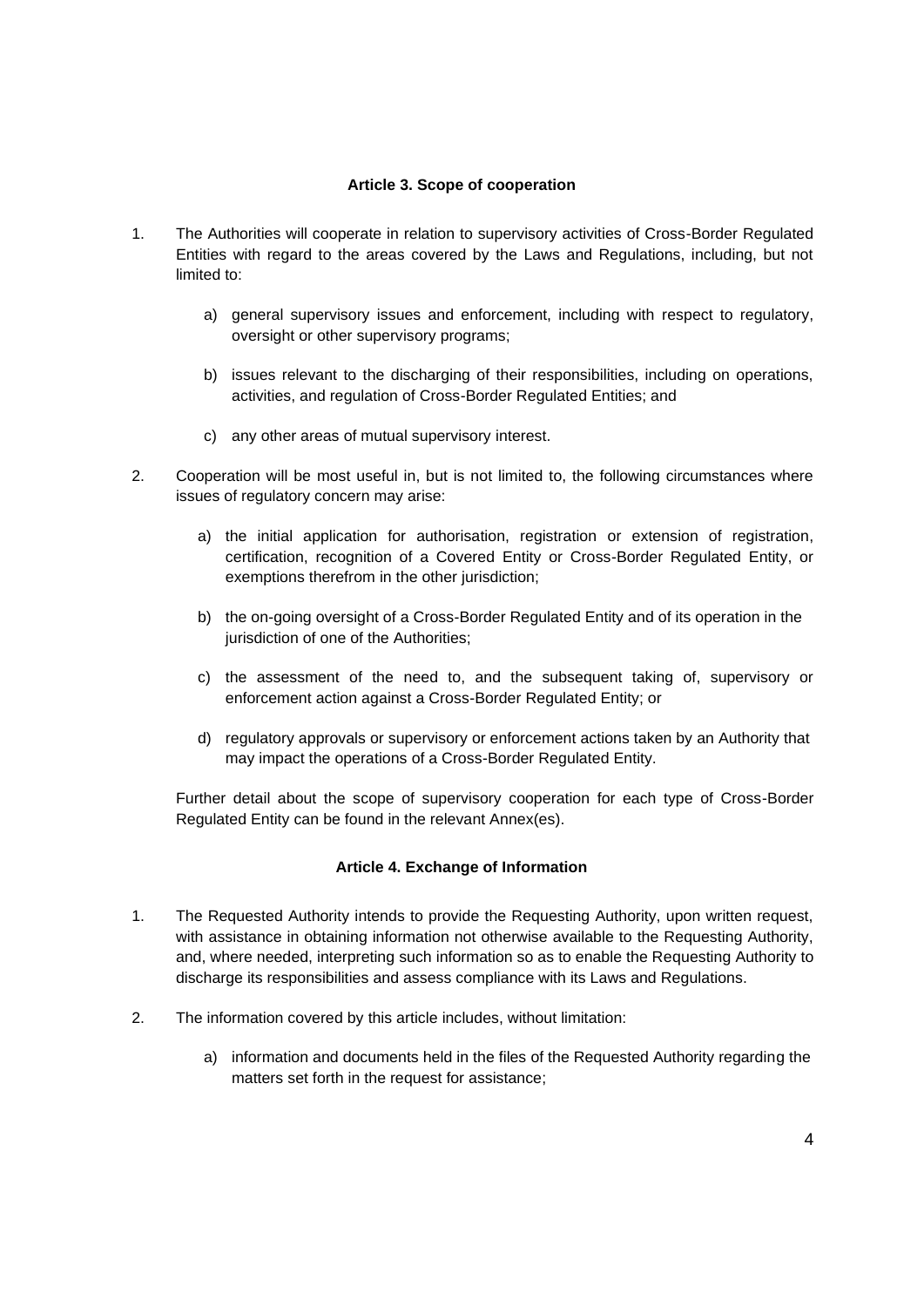b) findings from regulatory and/or supervisory reports prepared by the Requested Authority.

#### **Article 5. On-site visits**

- 1. In case of information to be obtained through on-site visits to a Cross-Border Regulated Entity's offices or Branches located within the territory of the other Authority's jurisdiction, including those performed in the framework of supervisory programmes, the Authorities should discuss and reach an understanding on the terms of such on-site visits, taking into full account each other's sovereignty, applicable domestic law and statutory obligations, in particular, in determining the respective roles and responsibilities of the Authorities. The Authorities will act in accordance with the following procedure before conducting a cross-border on-site visit.
	- a) The Authorities will consult with a view to reaching an understanding on the terms and intended timeframe for and the scope of any on-site visit. The Requested Authority will decide whether the visiting officials will be accompanied by its officials during the visit.
	- b) When establishing the scope of any proposed visit, the Requesting Authority will give due and full consideration to the supervisory activities of the Requested Authority and any information that was made available or is capable of being made available by the Requested Authority.
	- c) The Authorities will assist each other in reviewing, interpreting and analysing the contents of public and non-public documents and obtaining information from relevant directors, senior management, employees of the relevant entities or any other relevant person of a Cross-Border Regulated Entity.
- 2. In circumstances where the Authorities jointly perform an on-site visit, they will give each other an opportunity to consult and discuss the findings arising from the on-site visit.
- 3. In circumstances where only one Authority performs the on-site visit, the Authority which has conducted the on-site visit will share its findings and / or report on the on-site visit with the other Authority.

#### **Article 6. Requests for assistance**

- 1. To the extent possible, a request pursuant to Articles 4 and 5 should be made in writing, by post, or Secure Electronic Means and addressed to the relevant contact point identified in Appendix A. A request generally should specify the following:
	- a) necessary details allowing the Requested Authority to identify the type of information sought by the requesting Authority;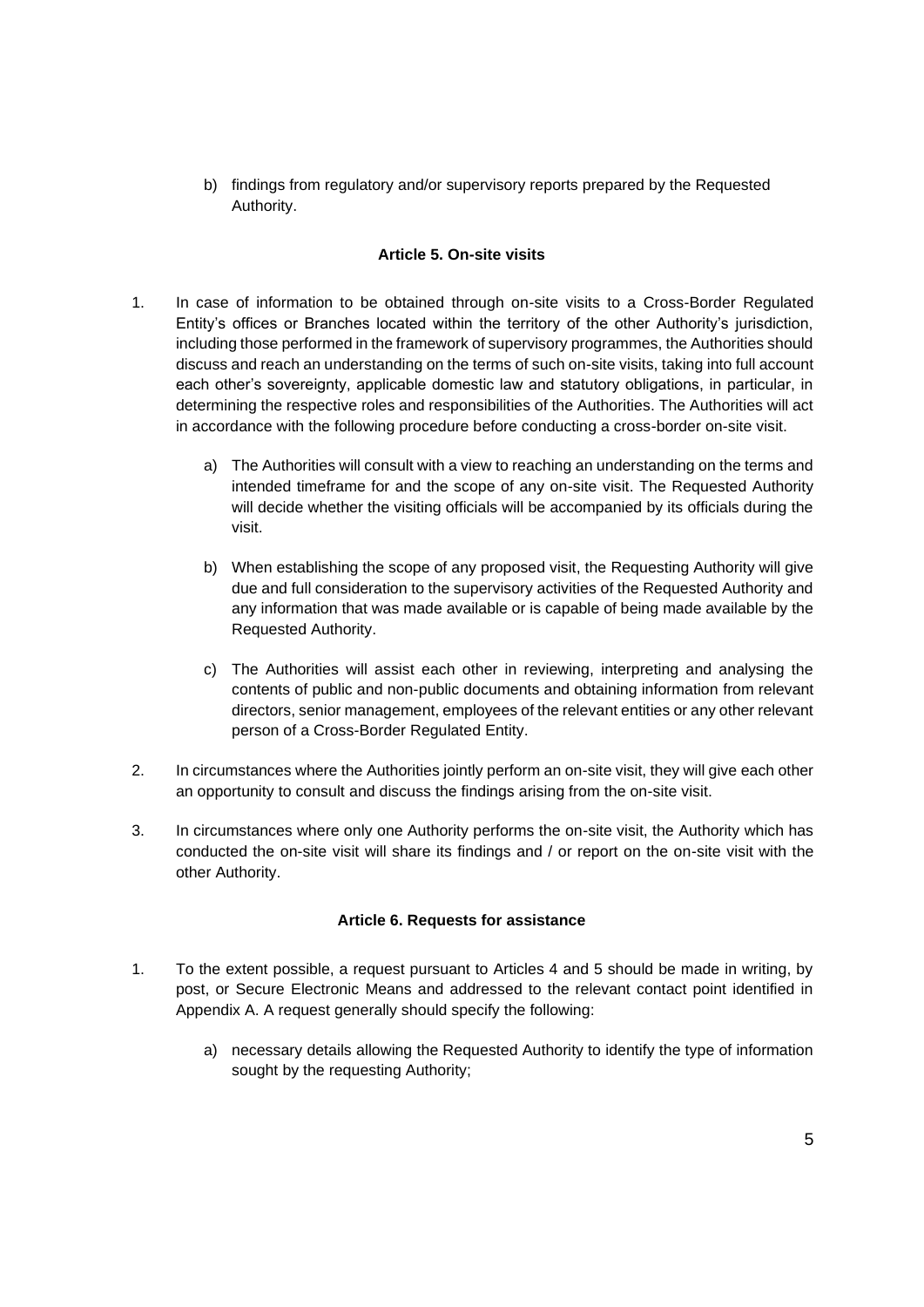- b) the name of the Cross-Border Regulated Entities from which the information is available;
- c) a concise description of the facts underlying the request and the purpose for which the information is sought, including the applicable provisions of the Laws and Regulations;
- d) a confirmation that measures are in place to ensure that professional secrecy is protected, including the protection of business secrets shared by the requesting Authority with third parties; and
- e) the desired time period for reply and, if necessary, the urgency thereof.
- 2. The Requested Authority will send the acknowledgement of receipt to the contact point identified in the request within ten (10) working days of receipt of the written request for assistance and include, if possible at that stage, an estimated date of response.
- 3. The Authorities will make their best efforts to provide information or deal with requests for assistance under this MoU in a timely manner.
- 4. In Emergency Situations as well as in urgent cases, the Authorities will endeavour to notify each other of the Emergency Situation or of the urgency and communicate information to the other as would be appropriate in the particular circumstances, taking into account all relevant factors, including the status of efforts to address the Emergency Situation. During Emergency Situations or for urgent cases, requests for information may be made in any form, including orally, provided such communication is confirmed in writing as promptly as possible.

#### **Article 7. Unsolicited assistance**

Each Authority will make all reasonable efforts to provide the other Authority, in as much detail as possible, without prior request and in advance to the extent practicable, with any information likely to be of assistance to the other Authority for the purposes of carrying out its responsibilities under the Laws and Regulations, including information concerning:

- a) any pending major change in their regulatory or supervisory systems or any major change to the Laws and Regulations which is likely to have a significant impact on the operations, activities, or reputation of Covered Entities;
- b) any known material event that could have a significant effect on the operation of a Cross-Border Regulated Entity (such events include, among others, known changes in the operating environment, operations, financial resources, management, or systems and control of a Cross-Border Regulated Entity) or could otherwise adversely impact investor protection, financial stability or the integrity and orderly functioning of the markets in the jurisdiction of the other Authority; or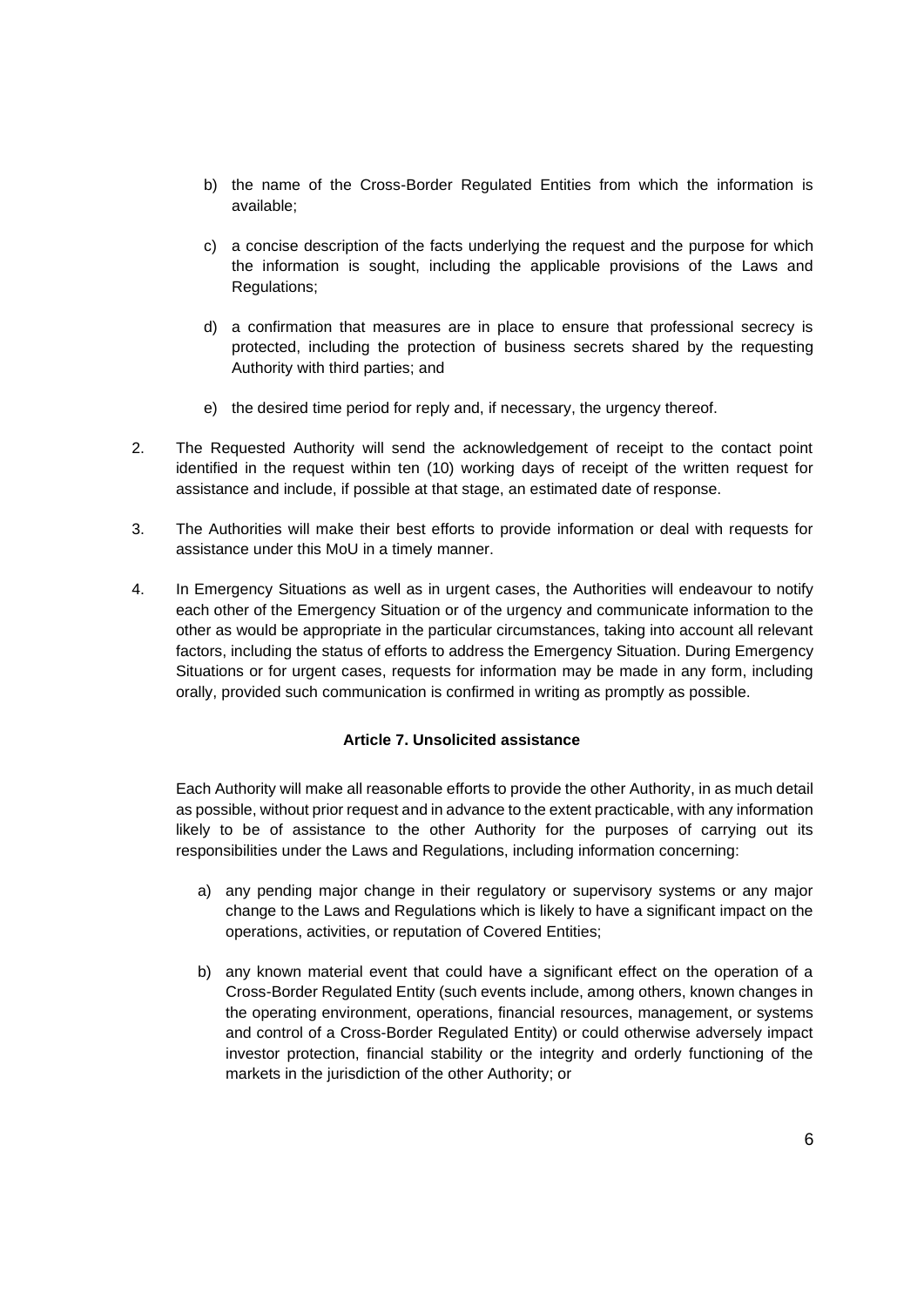c) enforcement or regulatory actions, including investigations or sanctions which could have, in its reasonable opinion, a material effect on a Cross-Border Regulated Entity, including the withdrawal, suspension or modification of relevant authorisation, registration or extension of registration, concerning or related to a Cross-Border Regulated Entity.

#### **Article 8. Outsourcing/delegation**

Where a Cross-Border Regulated Entity outsources or delegates any of its functions (in particular, but not limited to, critical or important operational functions) to a Person located in the other jurisdiction, the home Authority of the relevant Cross-Border Regulated Entity may request assistance in accordance with this MoU from the Authority in which jurisdiction the outsourcee/delegatee is established. Such assistance should allow the home Authority to undertake its supervisory tasks, receive information on the supervisory regime of the requested authority and ensure all entities are effectively supervised.

#### **Article 9. Personal data**

The Authorities acknowledge that the transfer of personal data will take place in accordance with the conditions laid down in the relevant data protection legislation applicable to the UK Authority and to ESMA.

#### **Article 10. Permissible uses of information**

The Requesting Authority may use non-public information obtained under this MoU solely for the purpose of discharging the responsibilities entrusted to it under the Laws and Regulations, including supervising Cross-Border Regulated Entities, enforcing and ensuring compliance with the Laws and Regulations (including conducting any investigation, a civil or administrative enforcement proceeding or assisting in a criminal prosecution), protecting investors, assessing and identifying systemic risk in the financial markets or the risk of disorderly markets.

#### **Article 11. Confidentiality and onward sharing of information**

- 1. Except for disclosures in accordance with the MoU, including permissible use of information under the previous Articles, each Authority will keep confidential information shared under this MoU, requests made under this MoU, the contents of such requests, and any other matters arising under this MoU. The terms of this MoU are not confidential.
- 2. Each Authority acknowledges that measures are in place in its jurisdiction to ensure that professional secrecy is ensured and confidential information is protected, including the protection of business secrets shared by the Authority with third parties.

The principal provisions on professional secrecy for each Authority are set out in Appendix E.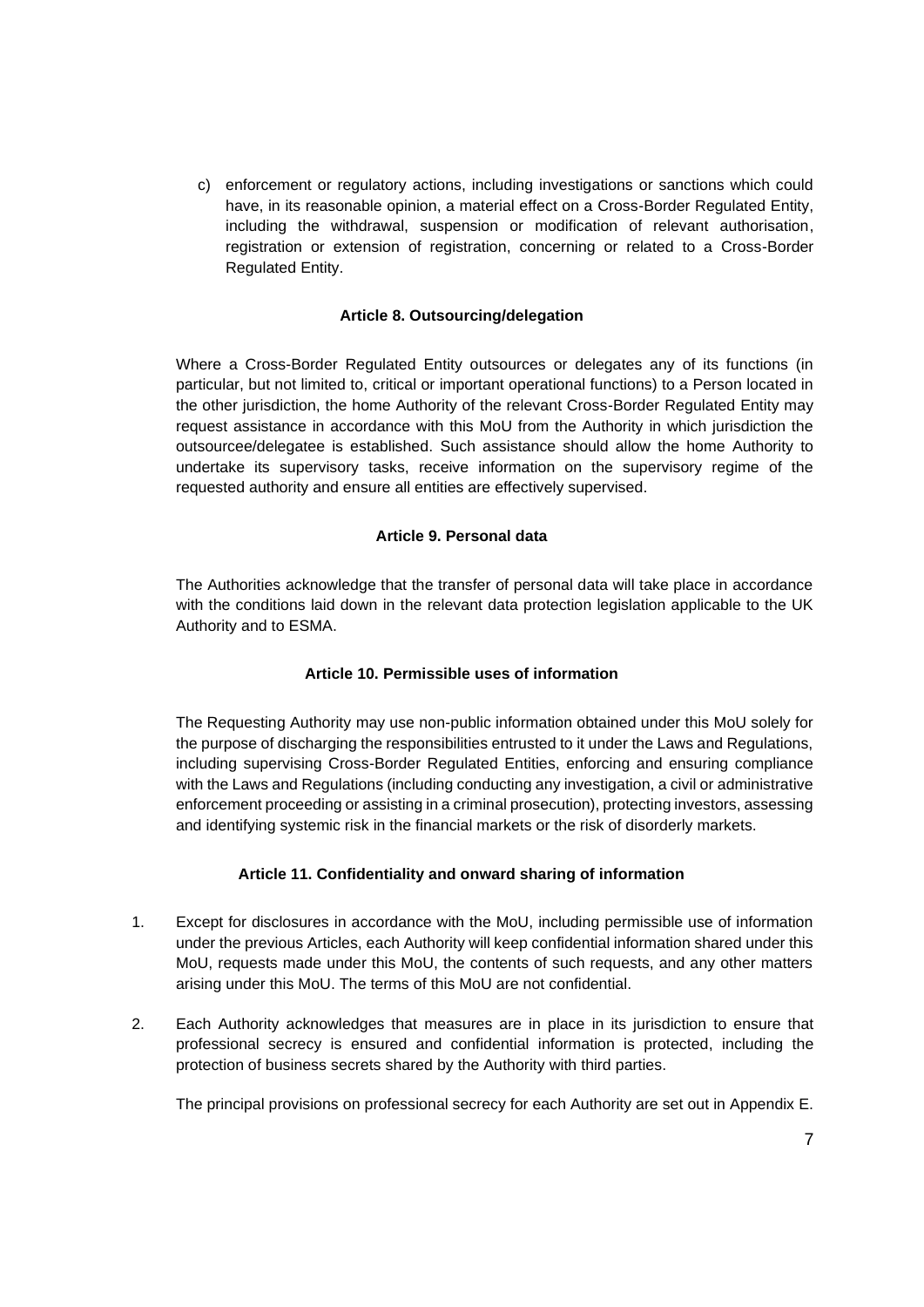- 3. To the extent legally permissible, the Requesting Authority will notify the Requested Authority of any legally enforceable demand from a third party for non-public information that has been furnished under this MoU. Prior to compliance with a third-party demand, the Requesting Authority intends to assert all appropriate legal exemptions or privileges with respect to such information as may be available.
- 4. In certain circumstances, and as required by law, it may be necessary for the Requesting Authority to share information received under this MoU with a Third Authority. In these circumstances and to the extent permitted by law:
	- a) the Requesting Authority will notify the Requested Authority about what information it intends to share, which Third Authority will receive it and why the Third Authority needs the information; and
	- b) prior to passing on the information, the Requested Authority will receive adequate assurances concerning the Third Authority's use and confidential treatment of the information, including, as necessary, assurances that the information will not be shared with other parties without the prior consent of the Requested Authority.
- 5. Except as provided in paragraph 3 of this Article, the Requesting Authority must obtain the prior consent of the Requested Authority before disclosing non-public information received under this MoU. If consent is not obtained from the Requested Authority, the Authorities will discuss the reasons for withholding approval of such use and the circumstances, if any, under which the intended use by the Requesting Authority might be allowed.
- 6. The Authorities acknowledge that the sharing or disclosure of non-public information, including but not limited to deliberative and consultative materials, pursuant to the terms of this MoU, will not constitute a waiver of privilege or confidentiality of such information.

### **Article 12. Amendments and termination of the MoU. Successor Authorities**

- 1. Amendments to this MoU, including the addition of new annexes or amendments to existing annexes, can be made by written agreement of both Authorities.
- 2. Amendments to the relevant contact point listed in Appendix A may be made by each Authority giving written notice to the other Authority.
- 3. An Authority may terminate its participation in this MoU at any time by giving at least 30 days prior written notice to the other Authority.
- 4. In the event that an Authority decides to terminate its participation in this MoU, cooperation and assistance in accordance with this MoU will continue until the expiration of 30 days after that Authority gives written notice to the other Authority of its intention to discontinue cooperation and assistance hereunder. If any Authority gives a termination notice, cooperation and assistance in accordance with this MoU will continue in respect to all requests for assistance that were made, or information provided, before the effective date of notification until the Requesting Authority terminates the matter for which assistance was requested.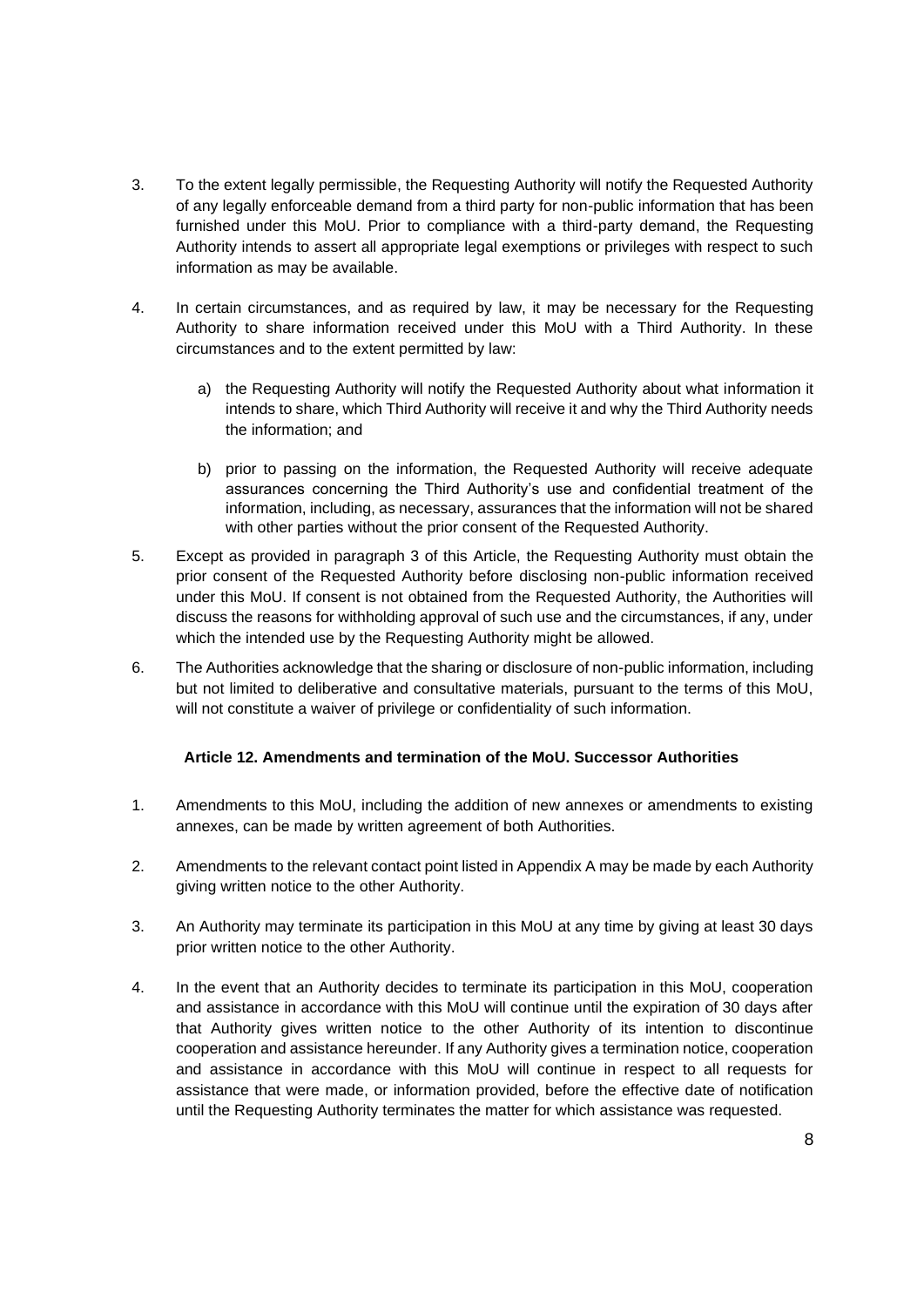- 5. In the event of the termination of an Authority's participation in this MoU, information obtained under this MoU will continue to be treated confidentially in the manner referred to under articles 10 and 11 (*Permissible uses of information* and *Confidentiality and onward sharing of information*).
- 6. Where the relevant functions of a signatory to this MoU are transferred or assigned to another authority or authorities, the terms of this MoU will apply to the successor authority or authorities performing those relevant functions without the need for any further amendment to this MoU or for the successor to become a signatory to the MoU. This will not affect the right of the successor authority to terminate the MoU as provided hereunder if it wishes to do so.

#### **Article 13. Entry into force**

This MoU enters into force as of the date on which the transition period referred to in Article 126 of the Withdrawal Agreement between the European Union and the UK<sup>2</sup> ends.

<sup>&</sup>lt;sup>2</sup> Agreement on the withdrawal of the United Kingdom of Great Britain and Northern Ireland from the European Union and the European Atomic Energy Community, OJ C 384I , 12.11.2019, p. 1.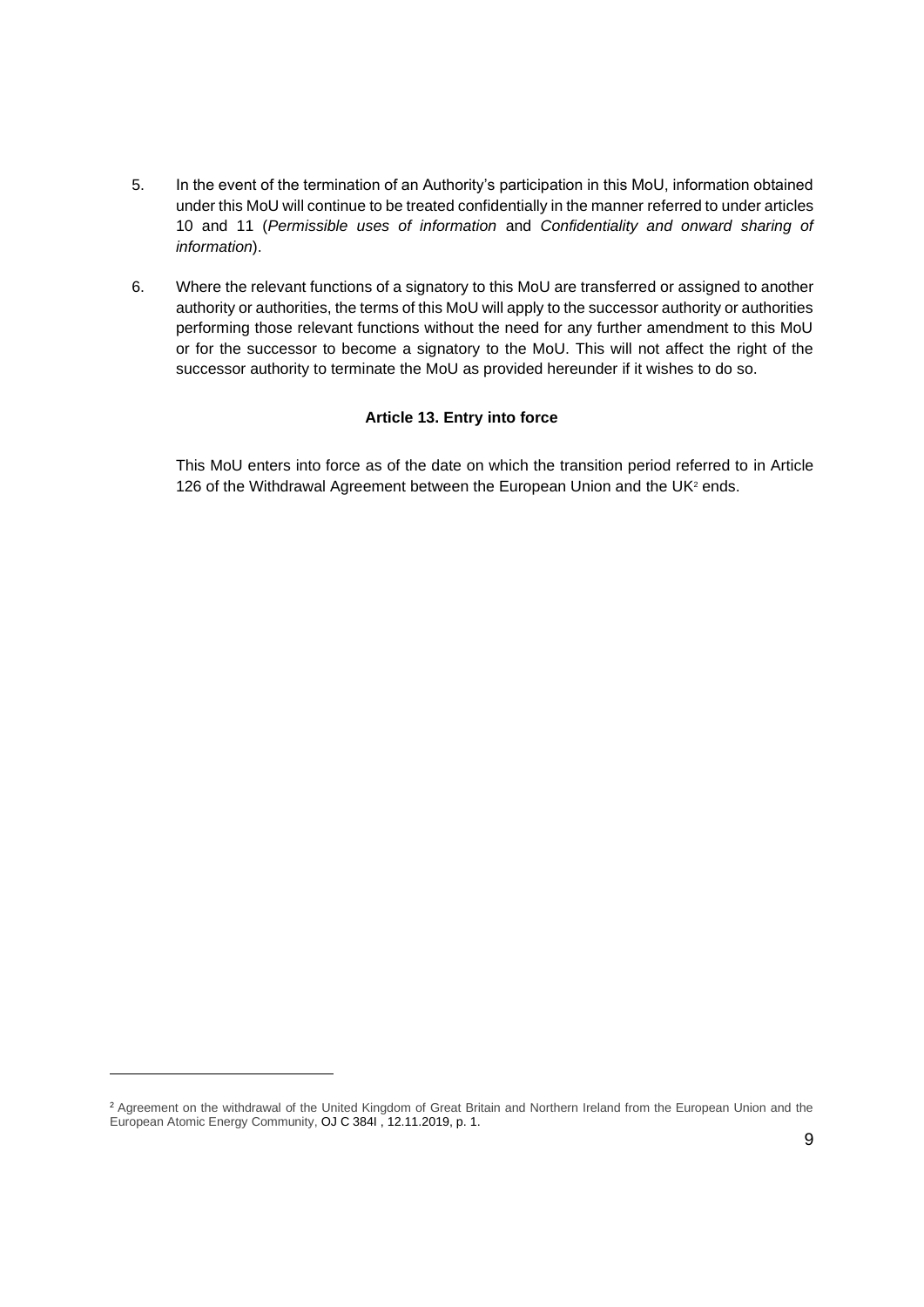#### **Annex I**

#### **Specific provisions regarding Credit Rating Agencies**

ESMA is responsible for the registration and supervision of credit rating agencies established in the European Union in accordance with Regulation (EC) No 1060/2009 of the European Parliament and of the Council of 16 September 2009 on credit rating agencies ("CRAR)".<sup>3</sup>

The UK Authority is responsible for the registration and supervision of credit rating agencies established in the United Kingdom in accordance with Regulation (EC) No 1060/2009 of the European Parliament and of the Council of 16 September 2009 on credit rating agencies, as amended by the Credit Rating Agencies (Amendment, etc.) (EU Exit) Regulations 2019.

#### **Article 1. Definitions**

For purposes of this MoU the following definitions apply:

- 1. "Credit Rating Agency" ("CRA") means:
	- a) In the United Kingdom, a legal person whose occupation includes the issuing of credit ratings on a professional basis, subject to registration or certification with and oversight by the UK Authority;
	- b) In the EU, a legal person whose occupation includes the issuing of credit ratings on a professional basis, subject to registration or certification with and oversight by ESMA.
- 2. "Cross-Border CRA" means a CRA identified in or defined as such in Appendix B of this MoU, subject to supervision: (i) by both Authorities through registration, or certification, or (ii) by one Authority, where the Covered Entity regulated by that Authority pertains to the same group of a separate Covered Entity subject to supervision by the other Authority.

#### **Article 2. Cooperation in relation to registration and certification procedures**

- 1. The Authorities intend to cooperate during the registration or certification in order to enable a full assessment of the Cross-Border CRA's application for registration or certification of the Cross-Border CRAs and in the case of withdrawal of a registration or certification thereof.
- 2. When a CRA applies for registration or certification with an Authority, and the Authority considers that the CRA could be a Cross-Border CRA, the Authority will accordingly notify the other Authority about the status of the CRA's registration or certification and will provide it with information regarding the CRA's cross-border operations.

<sup>&</sup>lt;sup>3</sup> Regulation (EC) No 1060/2009 of the European Parliament and the Council of 16 September 2009 on credit rating agencies, OJ L 302, 17.11.2009, p. 1.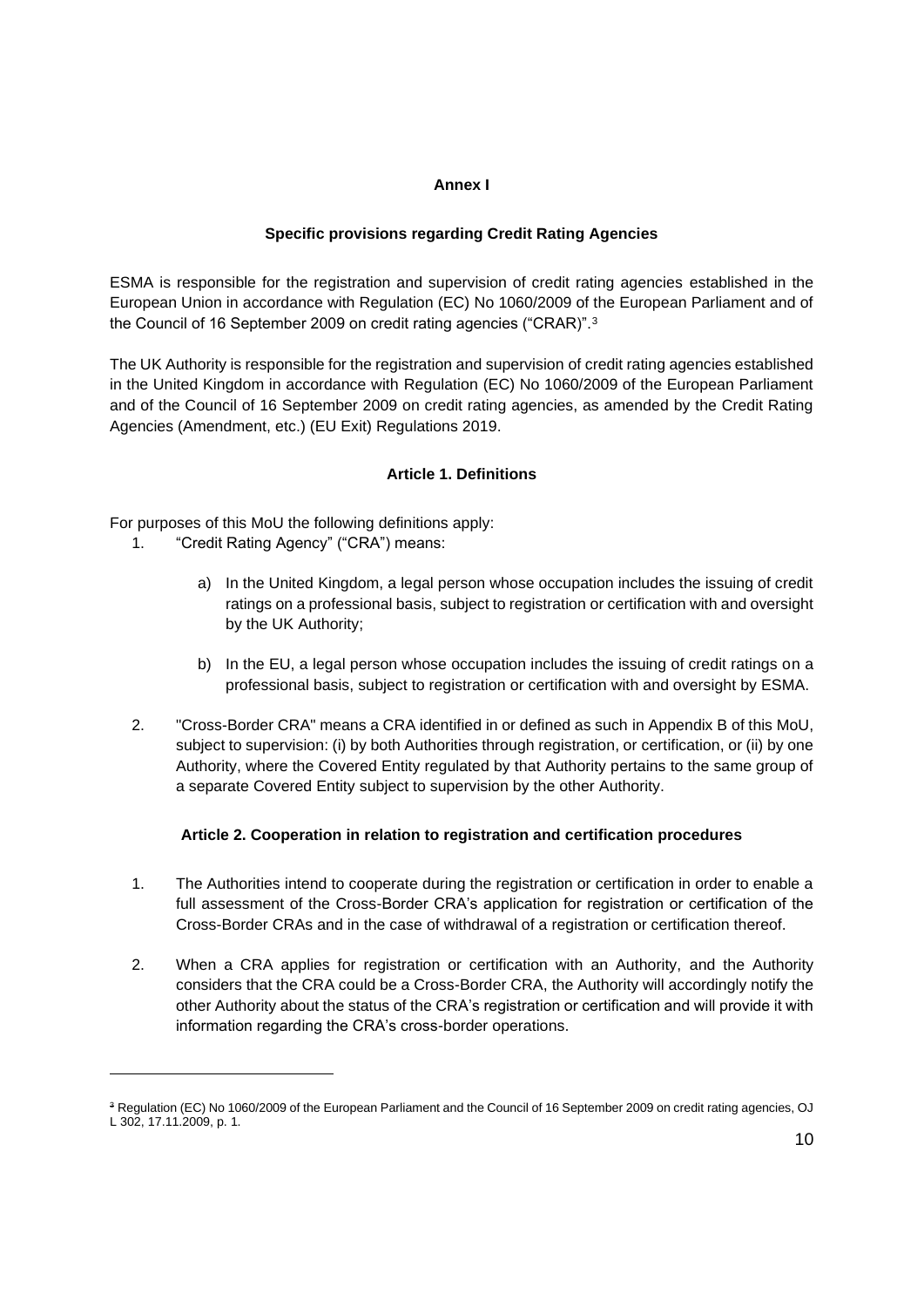- 3. Following the initial sharing of information, the Authorities will consult with each other regarding whether or not they consider this CRA to be a Cross-Border CRA and if it is regarded as such, add it to the list of Cross-Border CRAs in Appendix B.
- 4. The Requested Authority, upon written request intends to provide where required to the Requesting Authority the following:
	- a) information held on file regarding (i) the organization and rating processes, and (ii) views from the notified Authority regarding the Cross-Border CRA's systems and controls, senior management and governance structures, management of conflicts of interest procedures and the rating process in general;
	- b) a statement regarding whether or not the Cross-Border CRA has been recognised, authorised or registered to conduct credit rating activities and is subject to supervision by the Authority and a meaningful description of the nature of such registration or certification and supervision;
	- c) information regarding any formal supervisory and enforcement action that has been taken regarding the Cross-Border CRA's compliance or lack of compliance with the relevant Laws and Regulations; and
	- d) the Laws and Regulations on which the registration or certification as well as the supervision are based.
- 5. The Authorities intend to cooperate in the registration or authorisation process and also in any other manner not specified above in order to facilitate a full assessment of the CRA's application for registration, authorisation or certification.

#### **Article 3. Specific information**

For the purposes of on-going supervision of the Cross-Border CRA, taking into account both the relevance and significance of the relevant Cross-Border CRA, the Authorities intend to share and to discuss with each other regularly if appropriate, any significant information on such Cross-Border CRA which is likely to be relevant in the performance of ongoing supervision. Such information which the Authorities intend to exchange includes, where relevant, without limitation:

- a) information that would permit the Requesting Authority to verify that the Cross-Border CRA is able to comply and actually complies with obligations and requirements set out in the Laws and Regulations in the jurisdiction of the Requesting Authority;
- b) information relevant to the governance, the financial, organisational and operational conditions, or IT systems and internal controls of the Cross-Border CRA, including, for example, on: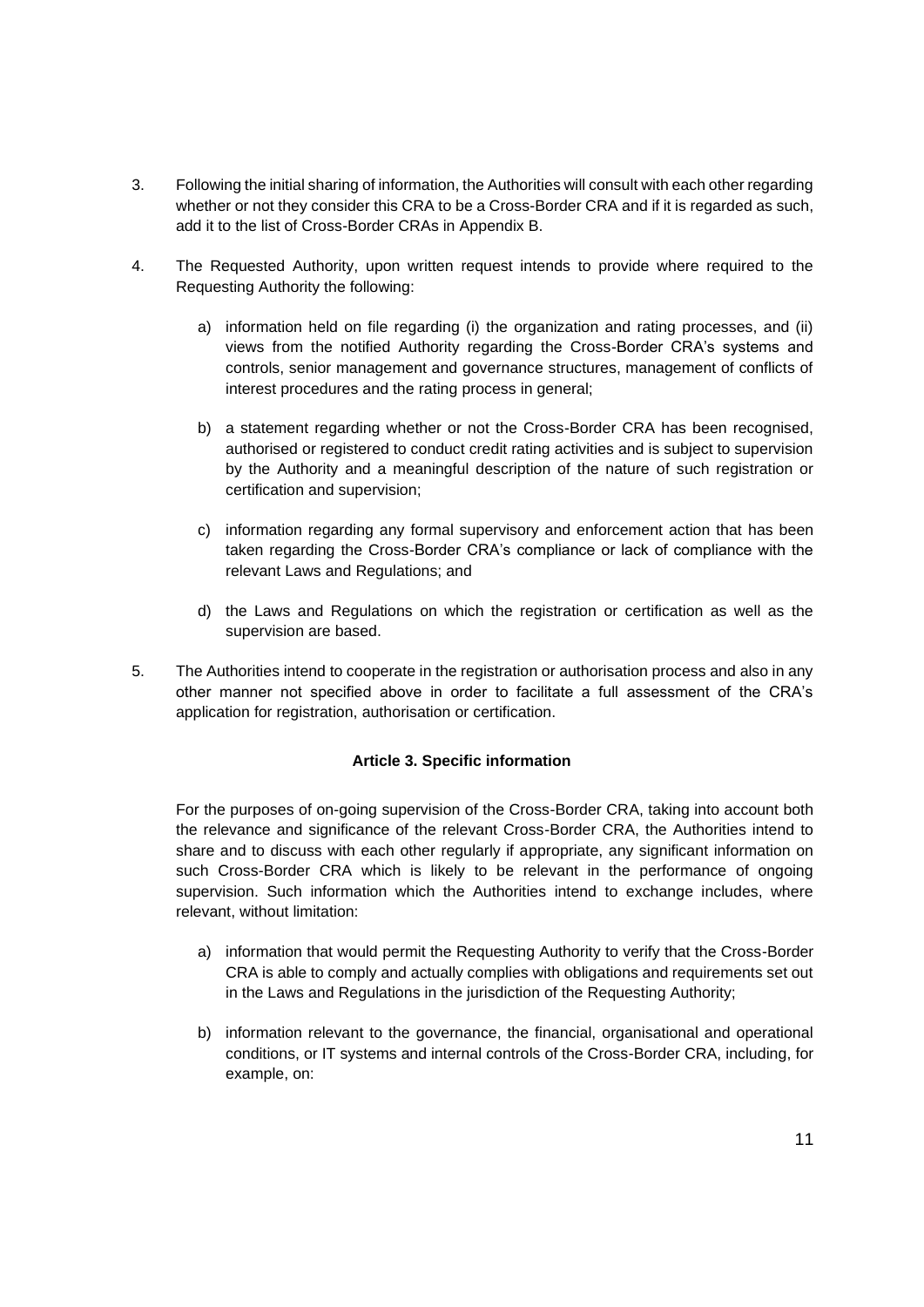- Relevant supervisory information prepared by an Authority, including, for example: findings, or information drawn from examination reports regarding a Cross-Border CRA.
- Information on the actions implemented by the Cross-Border CRA to remediate deficiencies and shortcomings in complying with the conditions of registration, certification, or of any laws or regulations applicable to it.
- Authorities' supervisory plans for CRAs if such plans exist.
- Information that may have a significant impact on the ongoing supervision of Cross-Borders CRAs.
- Information about approaches to the supervision of Cross-Border CRAs and notification of changes by the Authority of its approach to its supervision of the Cross-Border CRA.

### **Article 4. Exchange of information on supervisory or enforcement actions against Cross-Border CRAs**

- 1. The Authorities intend to inform each other as soon as possible when an enforcement or supervisory action has been taken against a Cross-Border CRA together with a statement on whether this enforcement action is open to appeal.
- 2. The Authorities intend to inform each other as soon as possible when the following supervisory or enforcement actions have been taken with regard to a Cross-Border CRA:
	- a) suspension of authorisation to issue credit ratings;
	- b) referrals of matters for criminal prosecution;
	- c) imposition of financial penalties, pursuant to the legislation in force in each of the relevant jurisdictions;
	- d) suspension of an individual who sits on the CRA's management or supervisory board;
	- e) full or partial withdrawal of the CRA's registration, or certification;
	- f) temporary prohibition on the CRA's issuing of credit ratings that are used in the other Authority's jurisdiction for regulatory purposes;
	- g) suspension of the use, for regulatory purposes, of the credit ratings issued by the CRA; and
	- h) issuing by the Authority of a public notice of a Cross-Border CRA's breach of the relevant Laws and Regulations.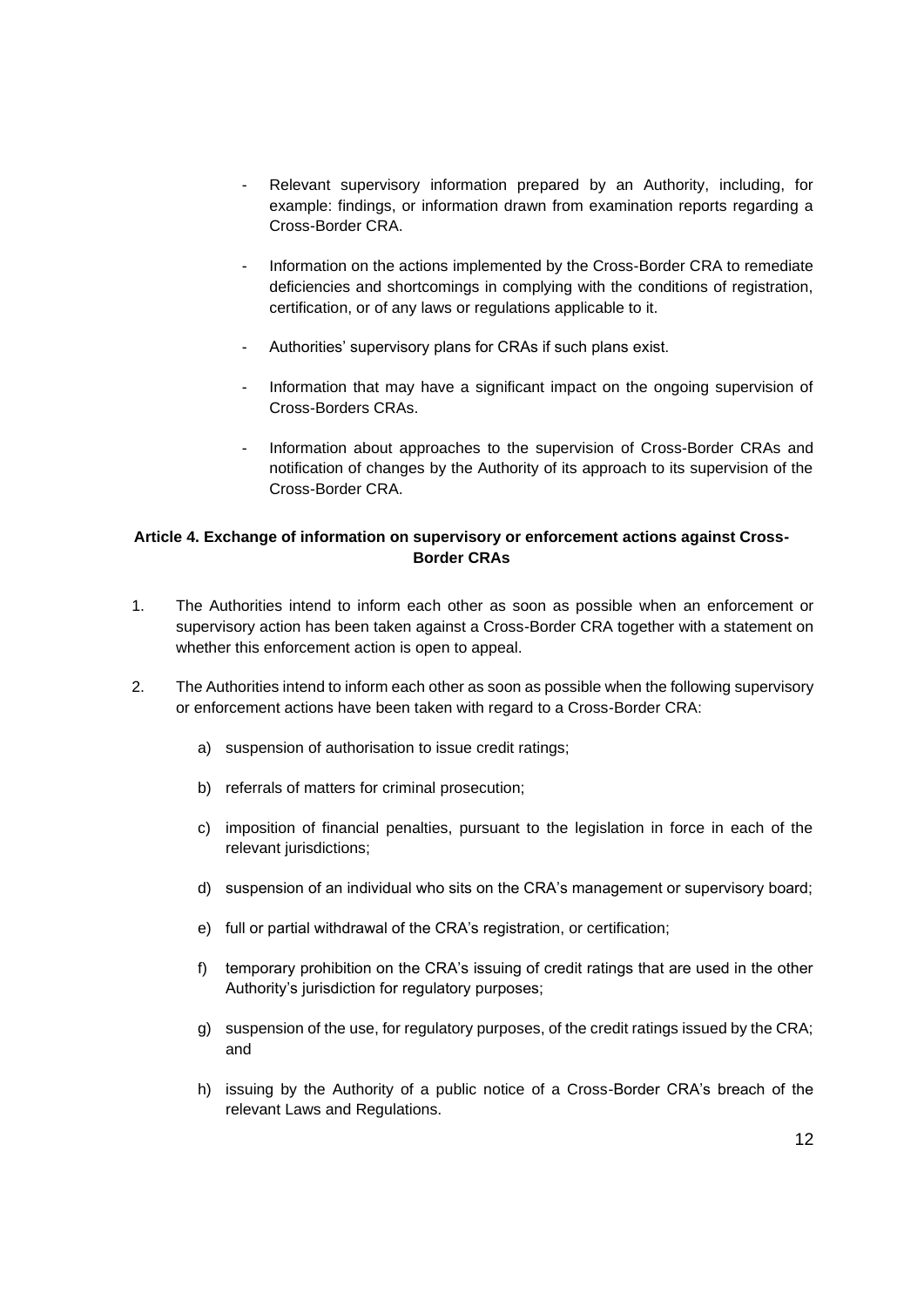#### **Article 5. Meetings**

To enhance the quality of cooperation and assistance, the Authorities may:

- a) Convene ad hoc meetings to discuss material issues of common concern and/ or coordinate actions, if deemed appropriate, for instance where specific conduct may constitute a breach in both jurisdictions, or to address supervisory problems concerning a Cross-Border CRA in the respective other jurisdiction(s), on the basis of a material supervisory concern.
- b) Agree to conduct regular meetings that concern Cross-Border CRAs relevant to their jurisdictions.

#### **Article 6. Supervisory programmes**

To facilitate the ongoing supervision of Cross-Border CRAs and to better understand the supervisory regime applied by the other Authority, the Authorities may agree to establish supervisory programmes for specific Cross-Border CRAs. Such supervisory programmes may cover relevant tasks and activities, such as:

- a) pre-planned meetings between the Authorities;
- b) pre-planned cross-border on-site visits of the Cross-Border CRAs;
- c) pre-planned activities in relation to the various supervisory approvals and authorisations.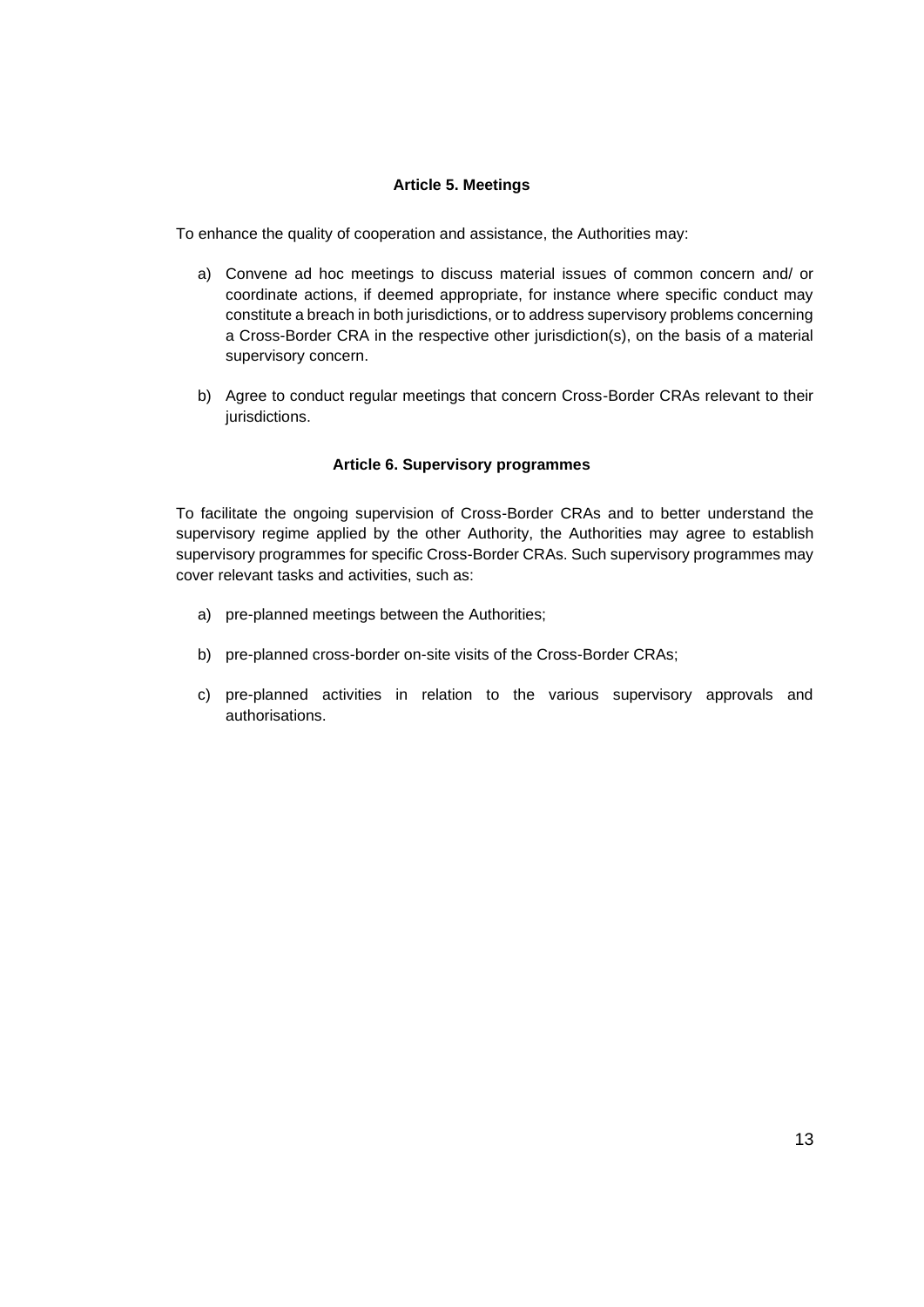#### **Annex II**

#### **Specific provisions regarding Trade Repositories**

ESMA is responsible for the registration and supervision of trade repositories established in the European Union in accordance with Regulation (EU) No 648/2012 of the European Parliament and of the Council of 4 July 2012 on OTC derivatives, central counterparties and trade repositories ("EMIR") and Regulation (EU) 2015/2365 on transparency of securities financing transactions and of reuse and amending Regulation of 25 November 2015 ("SFTR").

The UK Authority is responsible for the registration and supervision of trade repositories established in the United Kingdom in accordance with Regulation (EU) No 648/2012 of the European Parliament and of the Council of 4 July 2012 on OTC derivatives, central counterparties and trade repositories, as amended by the Over the Counter Derivatives, Central Counterparties and Trade Repositories (Amendment, etc., and Transitional Provision) (EU Exit) Regulations 2019, The Trade Repositories (Amendment and Transitional Provision) (EU Exit) Regulations 2018, and The Central Counterparties (Amendment, etc., and Transitional Provision) (EU Exit) Regulations 2018 and Regulation (EU) 2015/2365 on transparency of securities financing transactions and of reuse and amending Regulation of 25 November 2015, as amended by the Transparency of Securities Financing Transactions and of Reuse (Amendment) (EU Exit) Regulations 2019.

#### **Article 1. Definitions**

For purposes of this MoU the following definitions apply:

- 1. "Trade Repository" ("TR") means:
	- a) In the United Kingdom, a legal person, registered with and subject to oversight by the UK Authority that centrally collects and maintains the records of derivatives and securities financing transactions;
	- b) In the EU, a legal person registered with ESMA that centrally collects and maintains the records of derivatives and securities financing transactions.
- 2. "Cross-Border TR" means a TR identified in or defined as such in Appendix C of this MoU, subject to supervision: (i) by both Authorities through registration or recognition, or (ii) by one Authority, where the Covered Entity regulated by that Authority pertains to the same group of a separate Covered Entity subject to supervision by the other Authority.

#### **Article 2. Cooperation in relation to registration and recognition procedures**

1. The Authorities intend to cooperate during the registration or recognition of the Cross-Border TRs in order to enable a full assessment of the Cross-Border TR's application for registration or recognition and in the case of withdrawal of a registration or recognition thereof.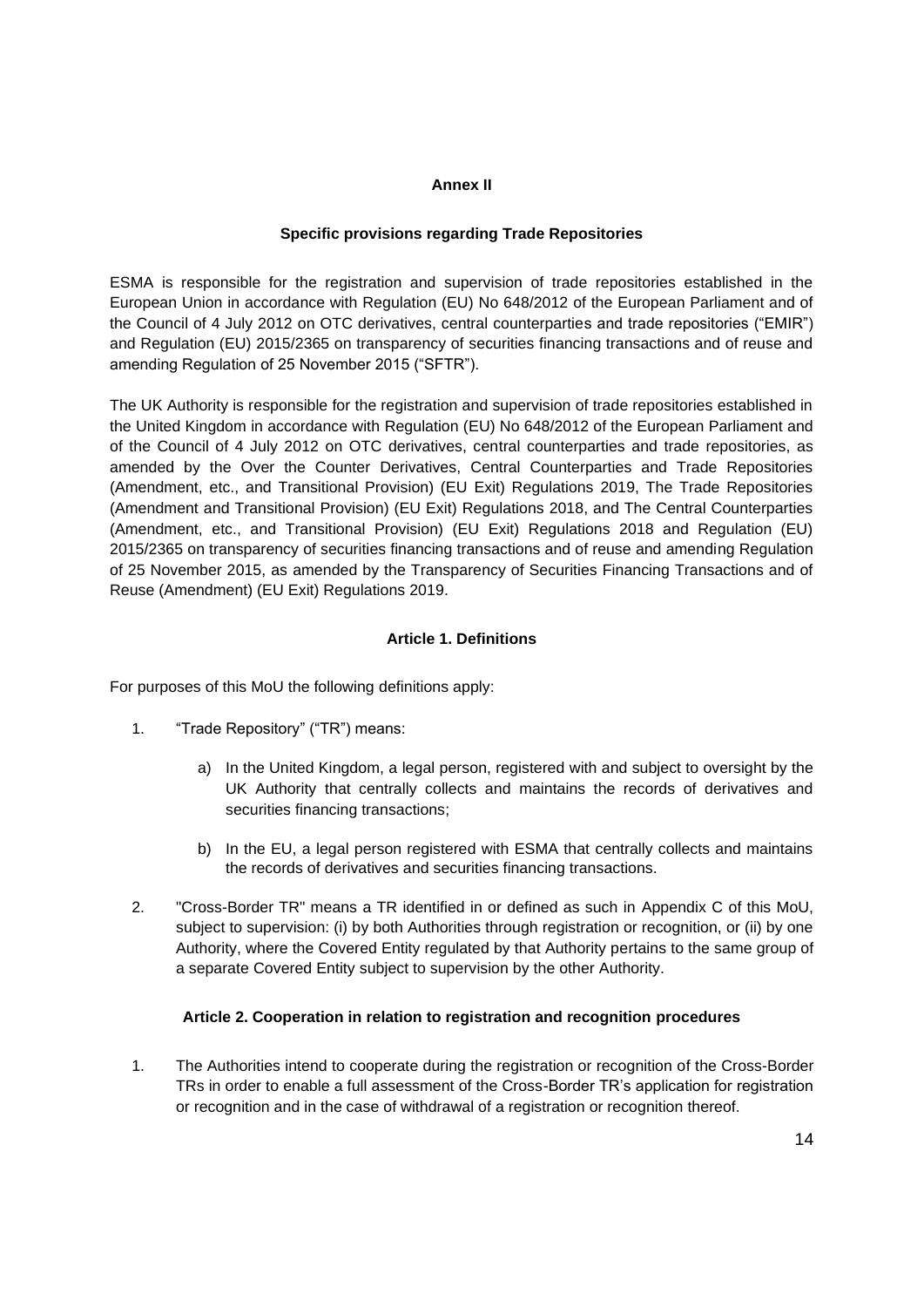- 2. When a TR applies for registration or recognition with an Authority, and the Authority considers that the TR could be a Cross-Border TR, the Authority will accordingly notify the other Authority about the status of the TR's registration or recognition and will provide it with information regarding the TR's cross-border operations.
- 3. Following the initial sharing of information, the Authorities will consult with each other regarding whether or not they consider this TR to be a Cross-Border TR and if it is regarded as such, add it to the list of Cross-Border TRs in Appendix C.
- 4. The Requested Authority, upon written request, intends to provide where required to the Requesting Authority the following:
	- a) information and documents held on file regarding (i) the organization, data collection and record-keeping processes and (ii) views from the notified Authority regarding the Cross-Border TR's IT systems and internal controls, senior management and governance structures, and management of conflicts of interest procedures;
	- b) a statement regarding whether or not the Cross-Border TR has been registered or recognised for centrally collecting and maintaining the records of derivatives contracts or securities financing transactions and is subject to supervision by the Authority and a meaningful description of the nature of such registration or recognition and supervision;
	- c) information regarding any formal supervisory and enforcement action that has been taken regarding the Cross-Border TR's compliance or lack of compliance with the relevant Laws and Regulations; and
	- d) the Laws and Regulations on which the registration or recognition as well as the supervision are based.
- 5. The Authorities intend to cooperate in the registration or recognition process and also in any other manner not specified above in order to facilitate a full assessment of the TR's application for registration or recognition.

#### **Article 3. Specific information**

For the purposes of on-going supervision of the Cross-Border TR, taking into account both the relevance and significance of the relevant Cross-Border TR, the Authorities intend to share and to discuss with each other regularly if appropriate, any significant information on such Cross-Border TR which is likely to be relevant in the performance of ongoing supervision. Such information which the Authorities intend to exchange includes, where relevant, without limitation:

a) information that would permit the Requesting Authority to verify that the Cross-Border TR is able to comply and actually complies with obligations and requirements set out in the Laws and Regulations in the jurisdiction of the Requesting Authority;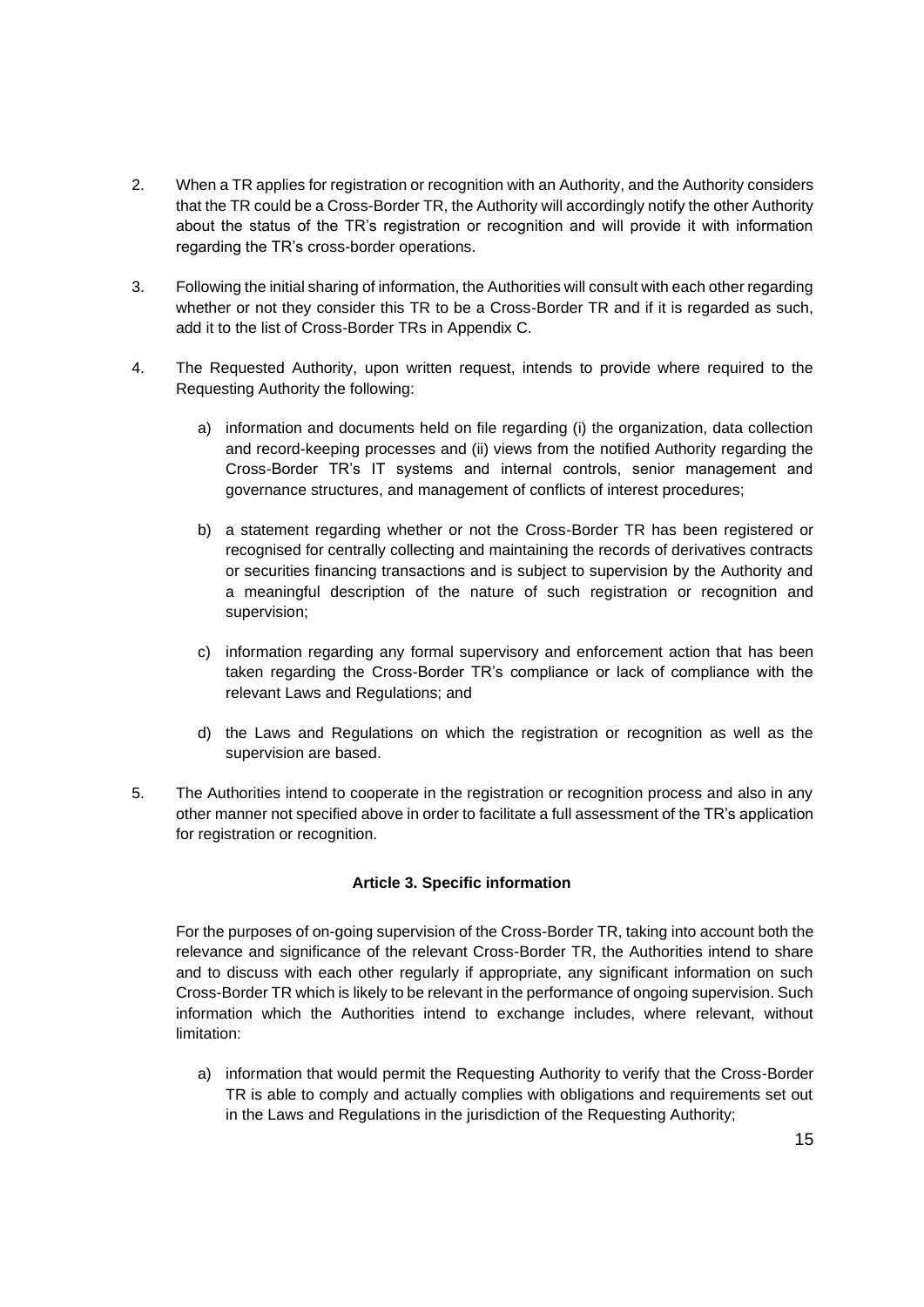- b) information relevant for monitoring and responding to the potential implications of the activities of an individual Cross-Border TR, for the financial stability of systemically relevant financial institutions, market confidence, investor protection and the orderly functioning and efficiency of the markets in which such relevant entities are active;
- c) information relevant to the governance, the financial, organisational and operational conditions, or IT systems and internal controls of the Cross-Border TR, including, for example, on:
	- Relevant supervisory information prepared by an Authority, including, for example: findings, or information drawn from examination reports regarding a Cross-Border TR.
	- Information on the actions implemented by the Cross-Border TR to remediate deficiencies and shortcomings in complying with the conditions of registration, recognition or of any laws or regulations applicable to it.
	- Authorities' supervisory plans for TRs if such plans exist.
	- Information that may have a significant impact on the ongoing supervision of Cross-Borders TRs.
	- Information about approaches to the supervision of Cross-Border TRs and notification of changes by the Authority of its approach to its supervision of the Cross-Border TR.

### **Article 4. Exchange of information on supervisory or enforcement actions against Cross-Border TRs**

- 1. The Authorities intend to inform each other as soon as possible when an enforcement or supervisory action has been taken against a Cross-Border TR together with a statement on whether this enforcement action is open to appeal.
- 2. The Authorities intend to inform each other as soon as possible when the following supervisory or enforcement actions have been taken with regard to a Cross-Border TR:
	- a) referrals of matters for criminal prosecution;
	- b) imposition of financial penalties, pursuant to the legislation in force in each of the relevant jurisdictions;
	- c) requiring the trade repository to bring the infringement to an end;
	- d) full withdrawal of the TR's registration or recognition; and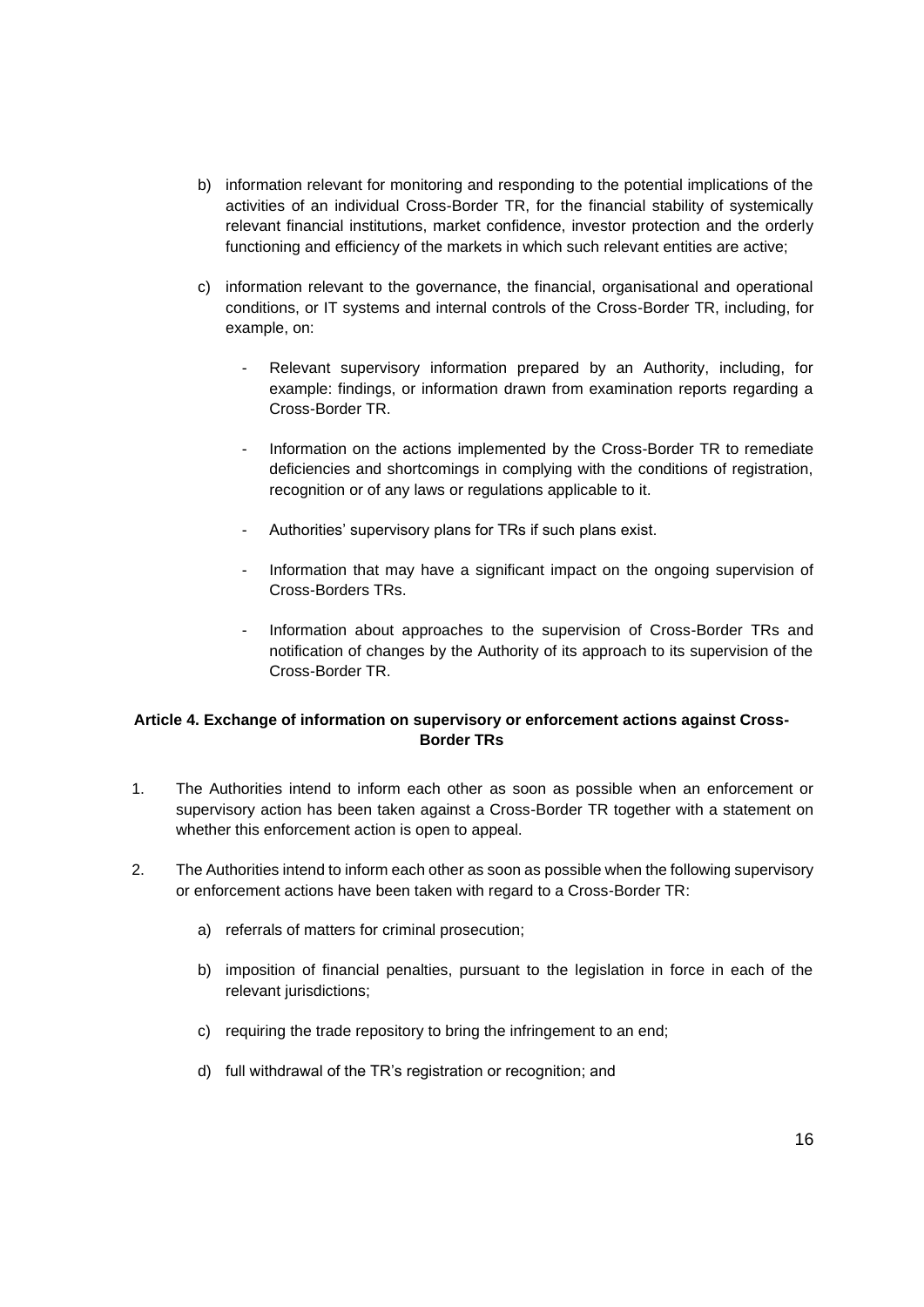e) issuing by the Authority of a public notice of a Cross-Border TR's breach of the relevant Laws and Regulations.

#### **Article 5. Meetings**

To enhance the quality of cooperation and assistance, the Authorities may:

- a) Convene ad hoc meetings to discuss material issues of common concern and/or coordinate actions, if deemed appropriate, for instance where specific conduct may constitute a breach in both jurisdictions, or to address supervisory problems concerning a Cross-Border TR in the respective other jurisdiction(s), on the basis of a material supervisory concern.
- b) Agree to conduct regular meetings that concern Cross-Border TRs relevant to their jurisdictions.

#### **Article 6. Supervisory programmes**

To facilitate the ongoing supervision of Cross-Border TRs and to better understand the supervisory regime applied by the other Authority, the Authorities may agree to establish supervisory programmes for specific Cross-Border TRs. Such supervisory programmes may cover relevant tasks and activities, such as:

- a) pre-planned meetings between the Authorities;
- b) pre-planned cross-border on-site visits of the Cross-Border TRs;
- c) pre-planned activities in relation to the various supervisory approvals and authorisations.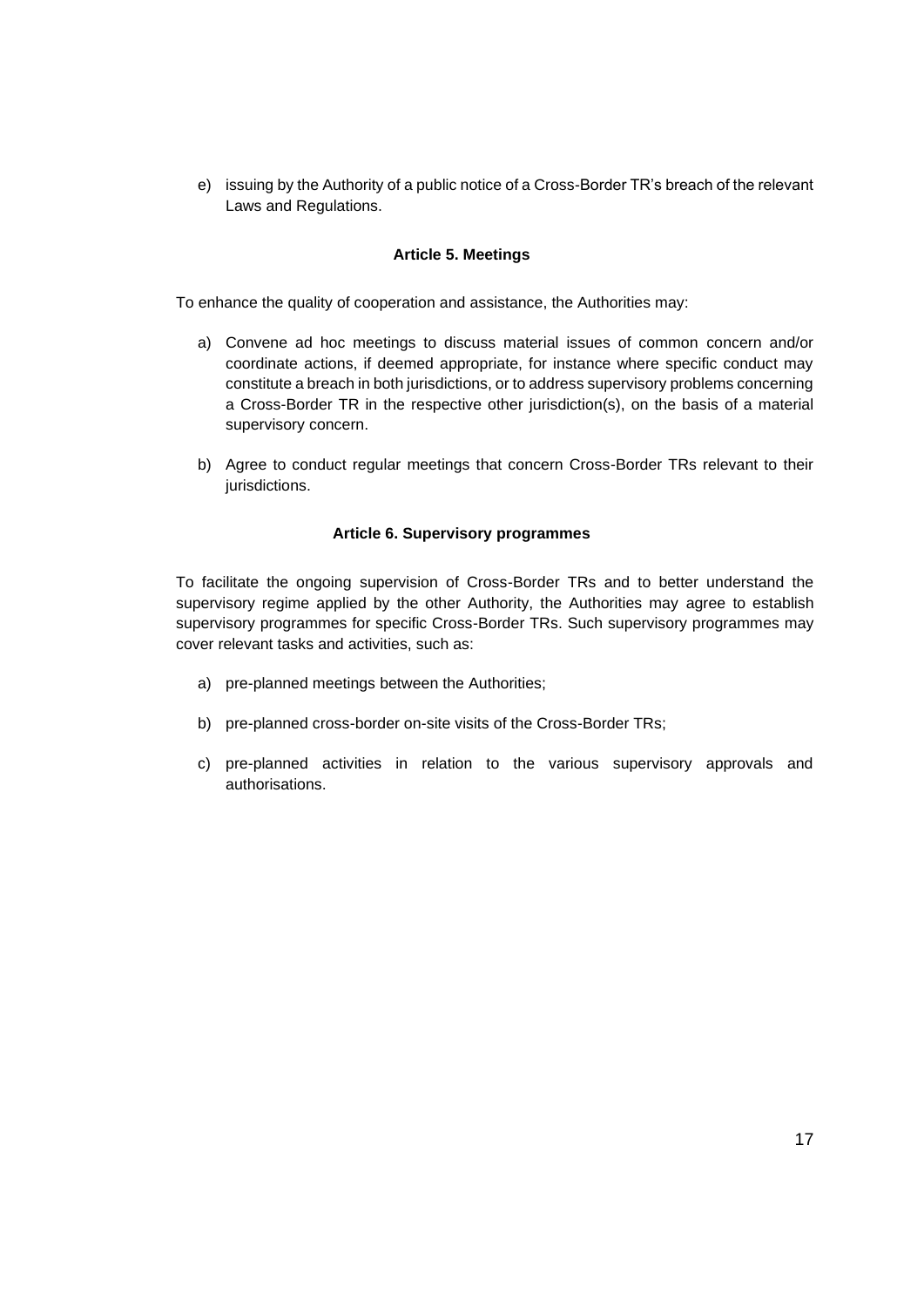#### **Annex III**

#### **Specific provisions regarding Securitisation Repositories**

ESMA is responsible for the registration and supervision of securitisation repositories established in the EU in accordance with Regulation (EU) 2017/2402<sup>4</sup> ('SECR').

The UK Authority is responsible for the registration and supervision of securitisation repositories established in the United Kingdom in accordance with Regulation (EU) No 2017/2042 laying down a general framework for securitisation, as amended by the Securitisation (Amendment) (EU Exit) Regulations.

### **Article 1. Definitions**

For purposes of this MoU the following definitions apply:

- 3. "Securitisation Repository" ("SR") means:
	- a) In the United Kingdom, a legal person, registered with and subject to oversight by the UK Authority that centrally collects and maintains the records of securitisations;
	- b) In the European Union, a legal person registered with ESMA that centrally collects and maintains the records of securitisations.
- 4. "Cross-Border SR" means an SR identified in or defined as such in Appendix D of this MoU, subject to supervision: (i) by both Authorities through registration or extension of registration of a registered trade repository as an SR ("extension of registration"), or (ii) by one Authority, where the Covered Entity regulated by that Authority pertains to the same group of a separate Covered Entity subject to supervision by the other Authority.

#### **Article 2. Cooperation in relation to registration and extension of registration procedures**

6. The Authorities intend to cooperate during the registration or extension of registration of the Cross-Border SRs in order to enable a full assessment of the Cross-Border SR's application for registration or extension of registration and in the case of withdrawal of a registration or extension of registration thereof.

<sup>4</sup> Regulation (EU) 2017/2402 of the European Parliament and of the Council of 12 December 2017 laying down a general framework for securitisation and creating a specific framework for simple, transparent and standardised securitisation, and amending Directives 2009/65/EC, 2009/138/EC and 2011/61/EU and Regulations (EC) No 1060/2009 and (EU) No 648/2012, *OJ L 347, 28.12.2017, p. 35*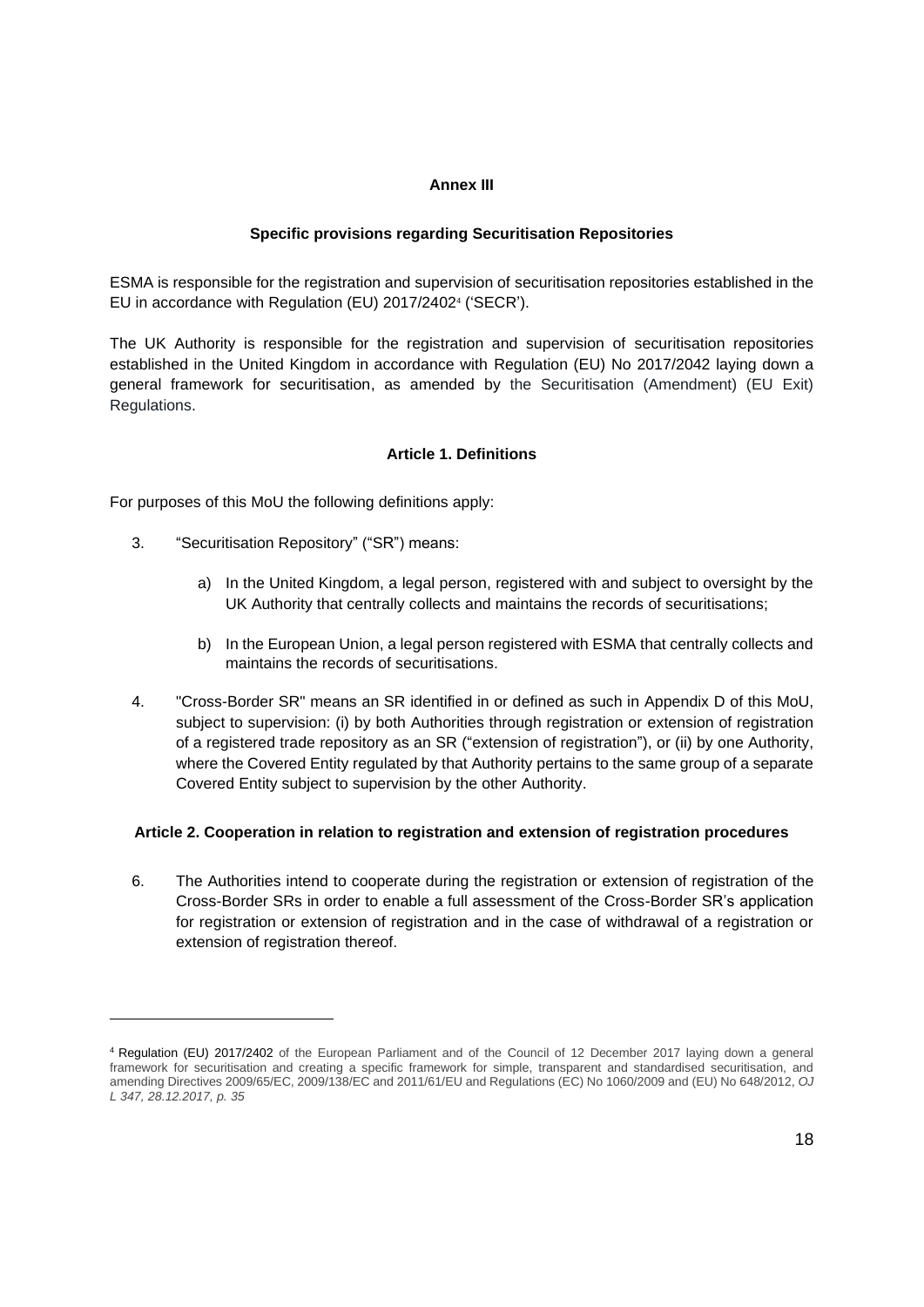- 7. When an SR applies for registration or extension of registration with an Authority, and the Authority considers that the SR could be a Cross-Border SR, the Authority will accordingly notify the other Authority about the status of the SR's registration or extension of registration and will provide it with information regarding the SR's cross-border operations.
- 8. Following the initial sharing of information, the Authorities will consult with each other regarding whether or not they consider the SR to be a Cross-Border SR and, if it is regarded as such, add it to the list of Cross-Border SRs in Appendix (D).
- 9. The Requested Authority, upon written request, intends to provide where required to the Requesting Authority the following:
	- a) information and documents held on file regarding (i) the organisation, data collection and record-keeping processes and (ii) views from the notified Authority regarding the Cross-Border SR's IT systems and internal controls, senior management and governance structures, and management of conflicts of interest procedures;
	- b) a statement regarding whether or not the Cross-Border SR has been registered or registration has been extended for centrally collecting and maintaining the records of securitisations and is subject to supervision by the Authority and a meaningful description of the nature of such registration or extension of registration and supervision;
	- c) information regarding any formal supervisory and enforcement action that has been taken regarding the Cross-Border SR's compliance or lack of compliance with the relevant Laws and Regulations; and
	- d) the Laws and Regulations on which the registration or extension of registration as well as the supervision are based.
- 10. The Authorities intend to cooperate in the registration or extension of registration process and also in any other manner not specified above in order to facilitate a full assessment of the SR's application for registration or extension of registration.

#### **Article 3. Specific information**

For the purposes of on-going supervision of the Cross-Border SR, taking into account both the relevance and significance of the relevant Cross-Border SR, the Authorities intend to share and to discuss with each other regularly if appropriate, any significant information on such Cross-Border SR which is likely to be relevant in the performance of ongoing supervision. Such information which the Authorities intend to exchange includes, where relevant, without limitation:

a) information that would permit the Requesting Authority to verify that the Cross-Border SR is able to comply and actually complies with obligations and requirements set out in the Laws and Regulations in the jurisdiction of the Requesting Authority;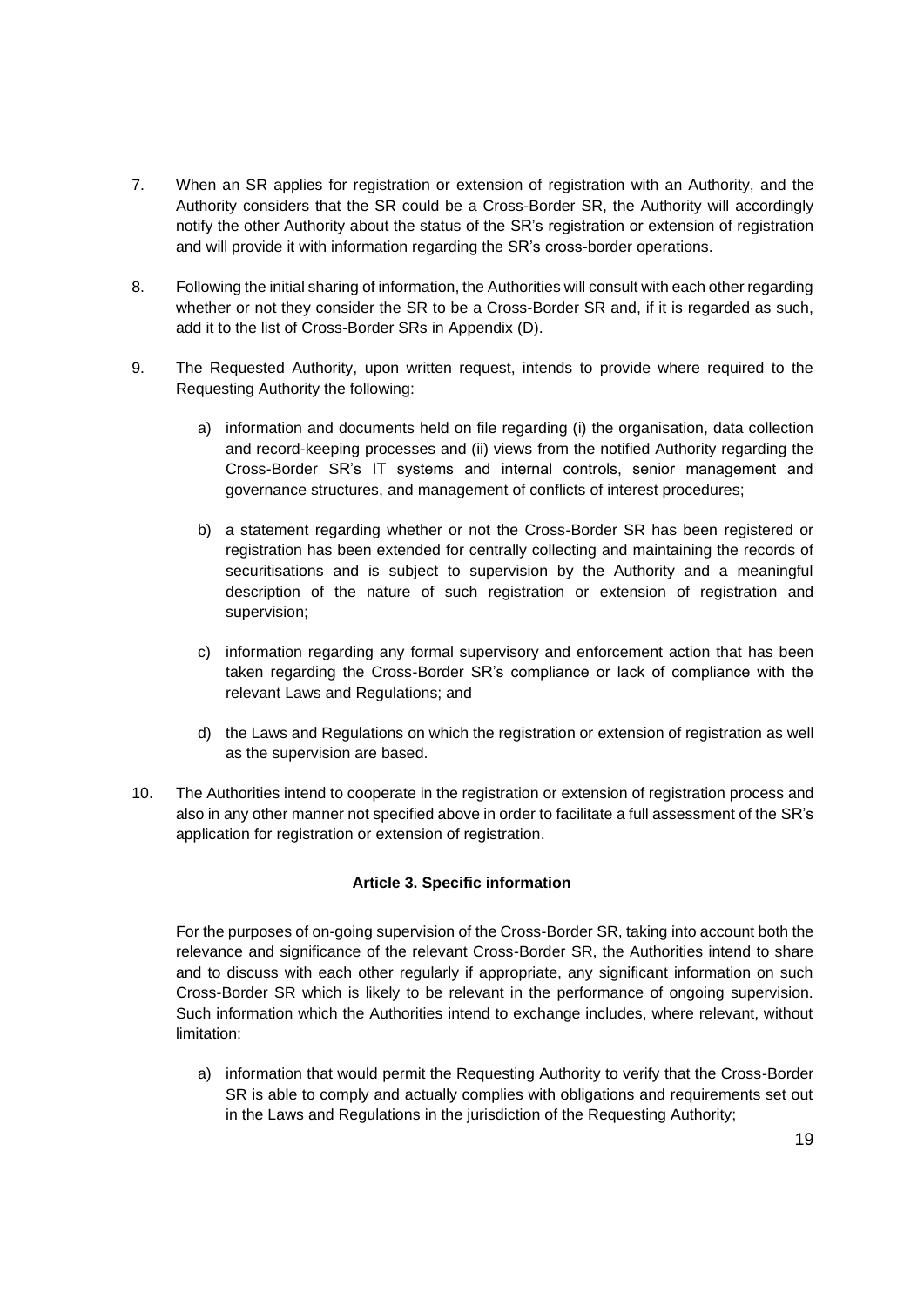- b) information relevant for monitoring and responding to the potential implications of the activities of an individual Cross-Border SR, for the financial stability of systemically relevant financial institutions, market confidence, investor protection and the orderly functioning and efficiency of the markets in which such relevant entities are active;
- c) information relevant to the governance, the financial, organisational and operational conditions, or IT systems and internal controls of the Cross-Border SR, including, for example, on:
	- relevant supervisory information prepared by an Authority, including, for example: findings, or information drawn from examination reports regarding a Cross-Border SR;
	- information on the actions implemented by the Cross-Border SR to remediate deficiencies and shortcomings in complying with the conditions of registration, extension of registration or of any laws or regulations applicable to it;
	- Authorities' supervisory plans for SRs if such plans exist;
	- information that may have a significant impact on the ongoing supervision of Cross-Borders SRs;
	- information about approaches to the supervision of Cross-Border SRs and notification of changes by the Authority of its approach to its supervision of the Cross-Border SR.

### **Article 4. Exchange of information on supervisory or enforcement actions against Cross-Border SRs**

- 3. The Authorities intend to inform each other as soon as possible when an enforcement or supervisory action has been taken against a Cross-Border SR together with a statement on whether this enforcement action is open to appeal.
- 4. The Authorities intend to inform each other as soon as possible when the following supervisory or enforcement actions have been taken with regard to a Cross-Border SR:
	- a) referrals of matters for criminal prosecution;
	- b) imposition of financial penalties pursuant to the legislation in force in each of the relevant jurisdictions;
	- c) requiring the SR to bring the infringement to an end;
	- d) full withdrawal of the SR's registration or extension of registration; and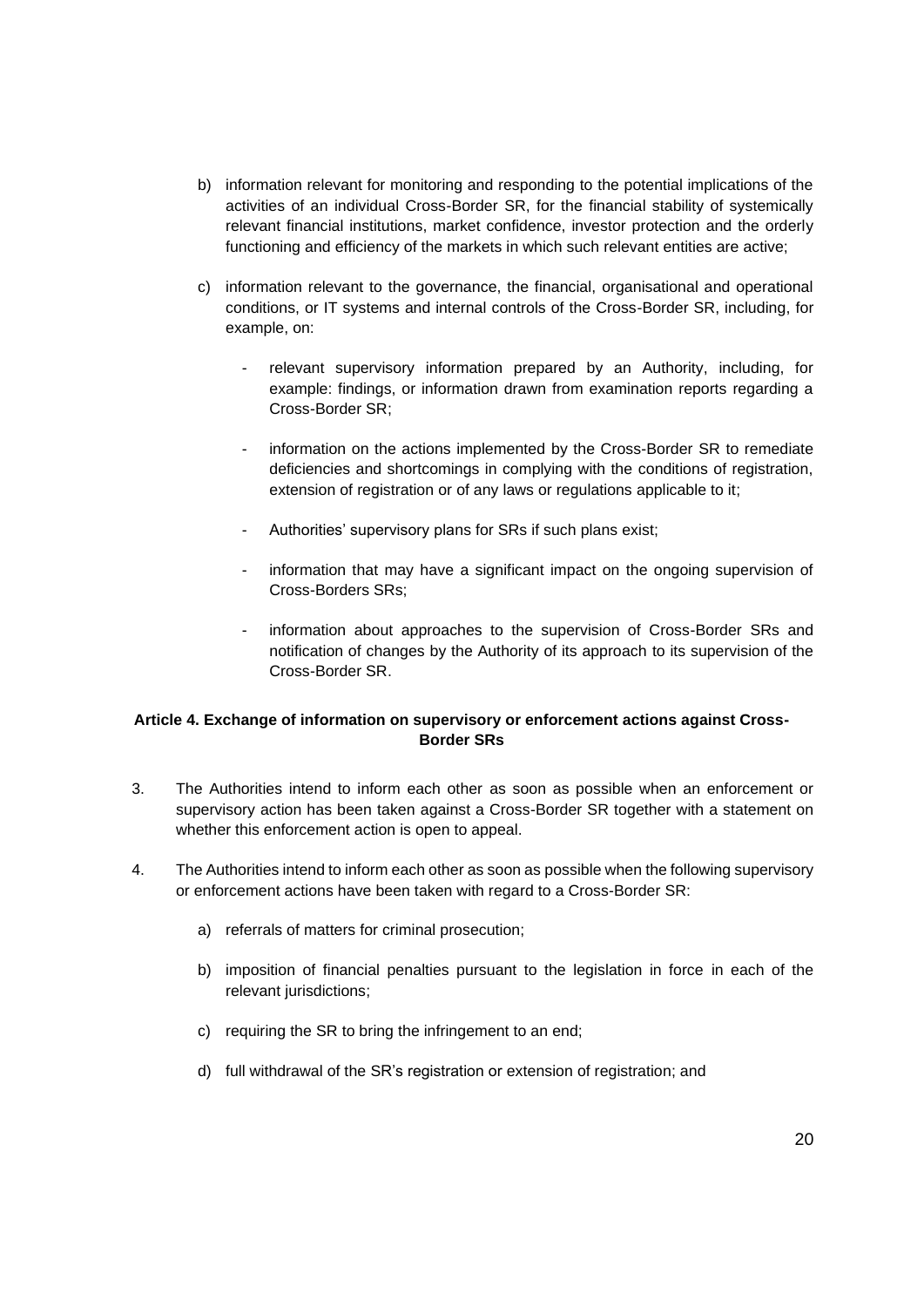e) issuing by the Authority of a public notice of a Cross-Border SR's breach of the relevant Laws and Regulations.

#### **Article 5. Meetings**

To enhance the quality of cooperation and assistance, the Authorities may:

- a) convene ad hoc meetings to discuss material issues of common concern and/or coordinate actions, if deemed appropriate, for instance where specific conduct may constitute a breach in both jurisdictions, or to address supervisory problems concerning a Cross-Border SR in the respective other jurisdiction(s), on the basis of a material supervisory concern;
- b) agree to conduct regular meetings that concern Cross-Border SRs relevant to their jurisdictions.

#### **Article 6. Supervisory programmes**

To facilitate the ongoing supervision of Cross-Border SRs and to better understand the supervisory regime applied by the other Authority, the Authorities may agree to establish supervisory programmes for specific Cross-Border SRs. Such supervisory programmes may cover relevant tasks and activities, such as:

- a) pre-planned meetings between the Authorities;
- b) pre-planned cross-border on-site visits of the Cross-Border SRs;
- c) pre-planned activities in relation to the various supervisory approvals and authorisations.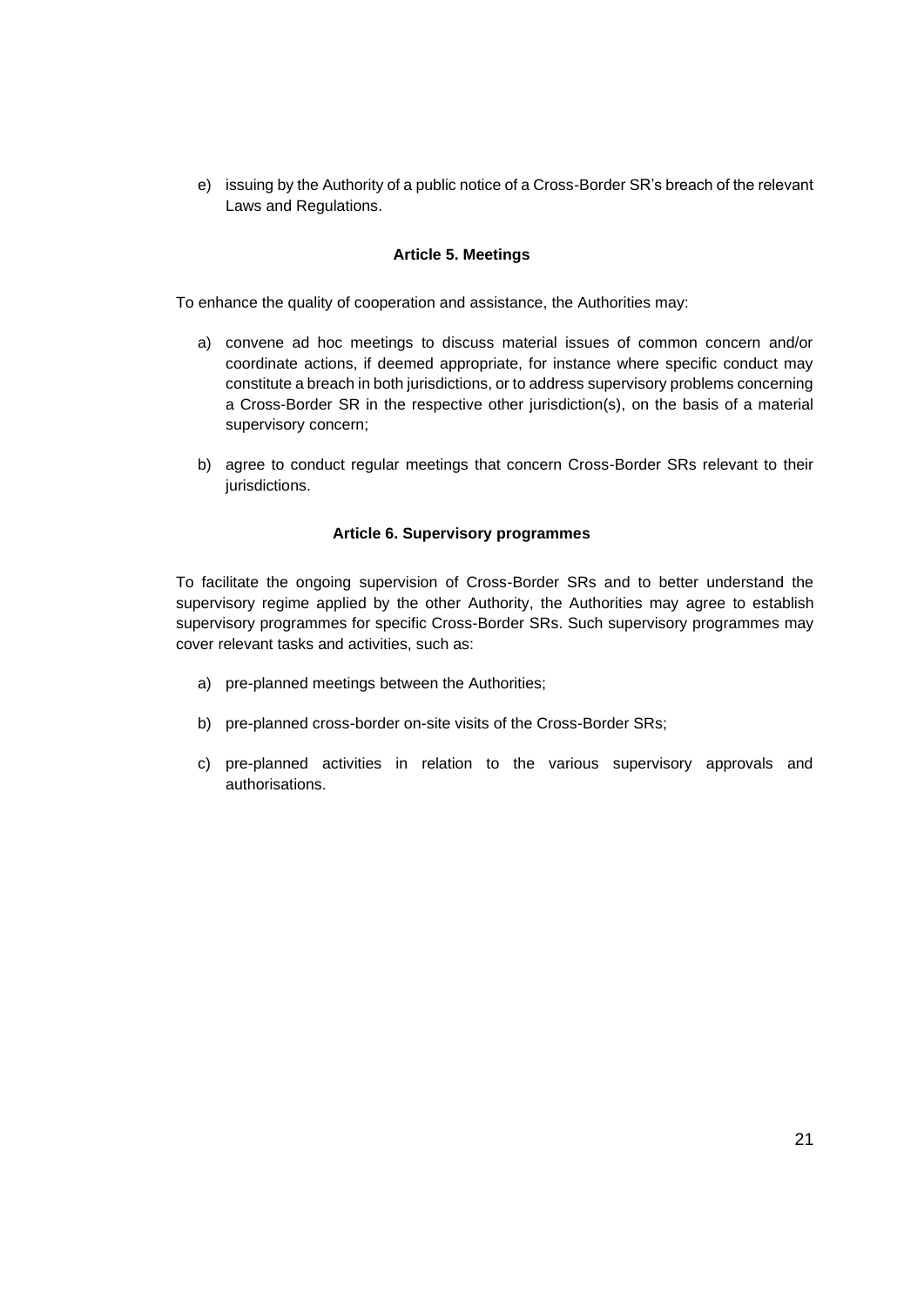# **Appendix A**

**List of Contact Persons**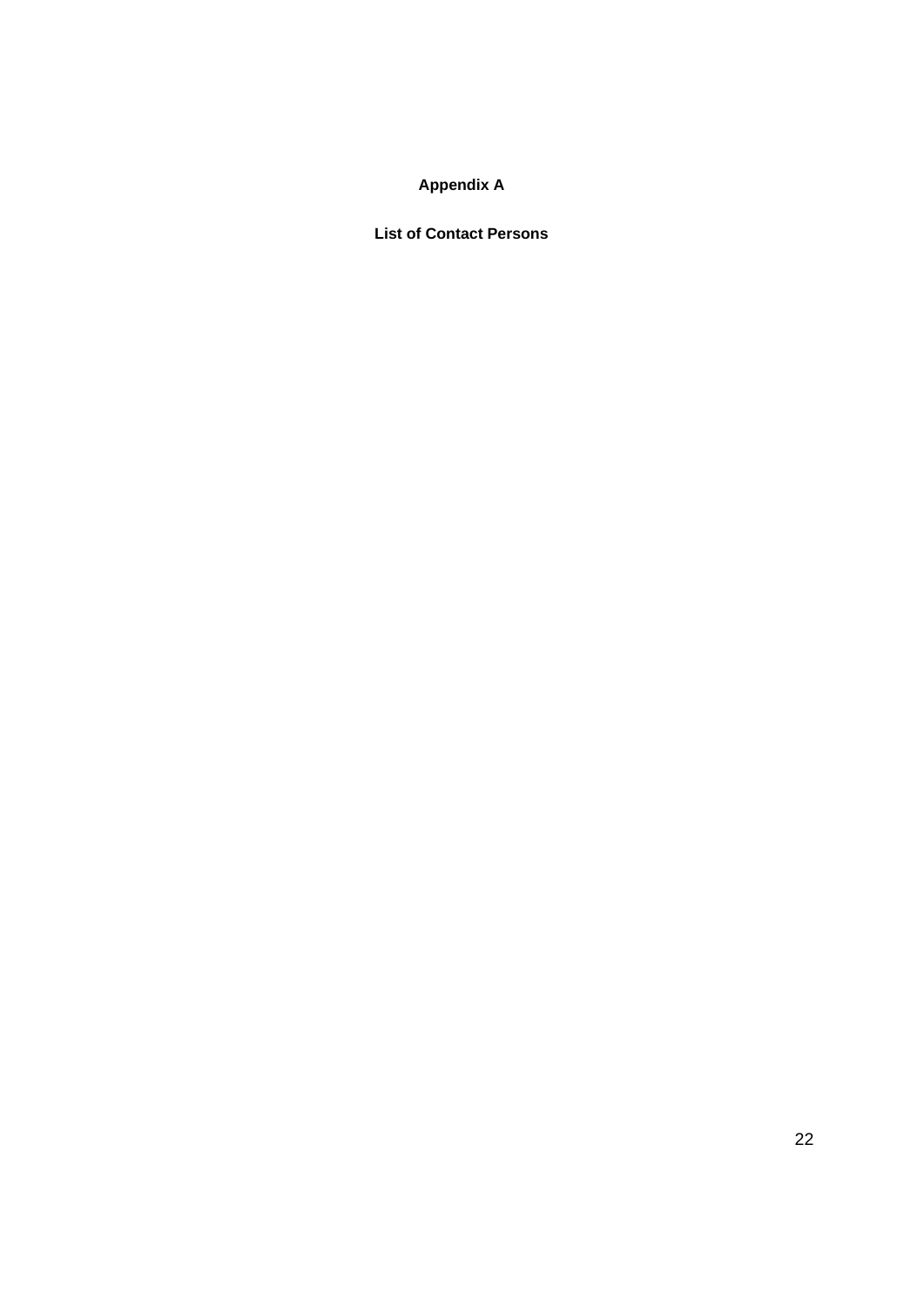# **Appendix B**

### **Cross-Border CRAs**

Name of Cross-Border CRAs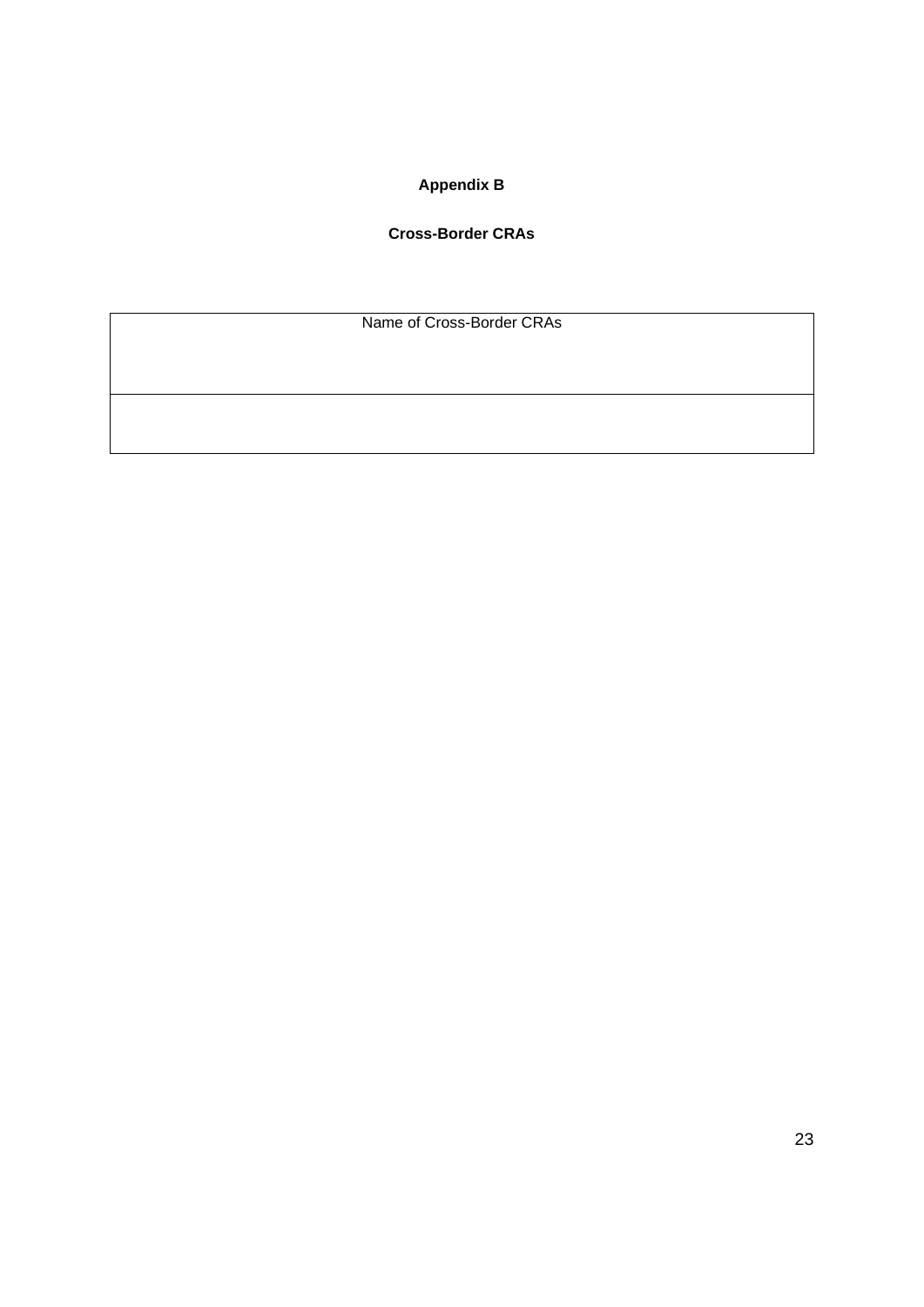# **Appendix C**

### **Cross-Border TRs**

Name of Cross-Border TRs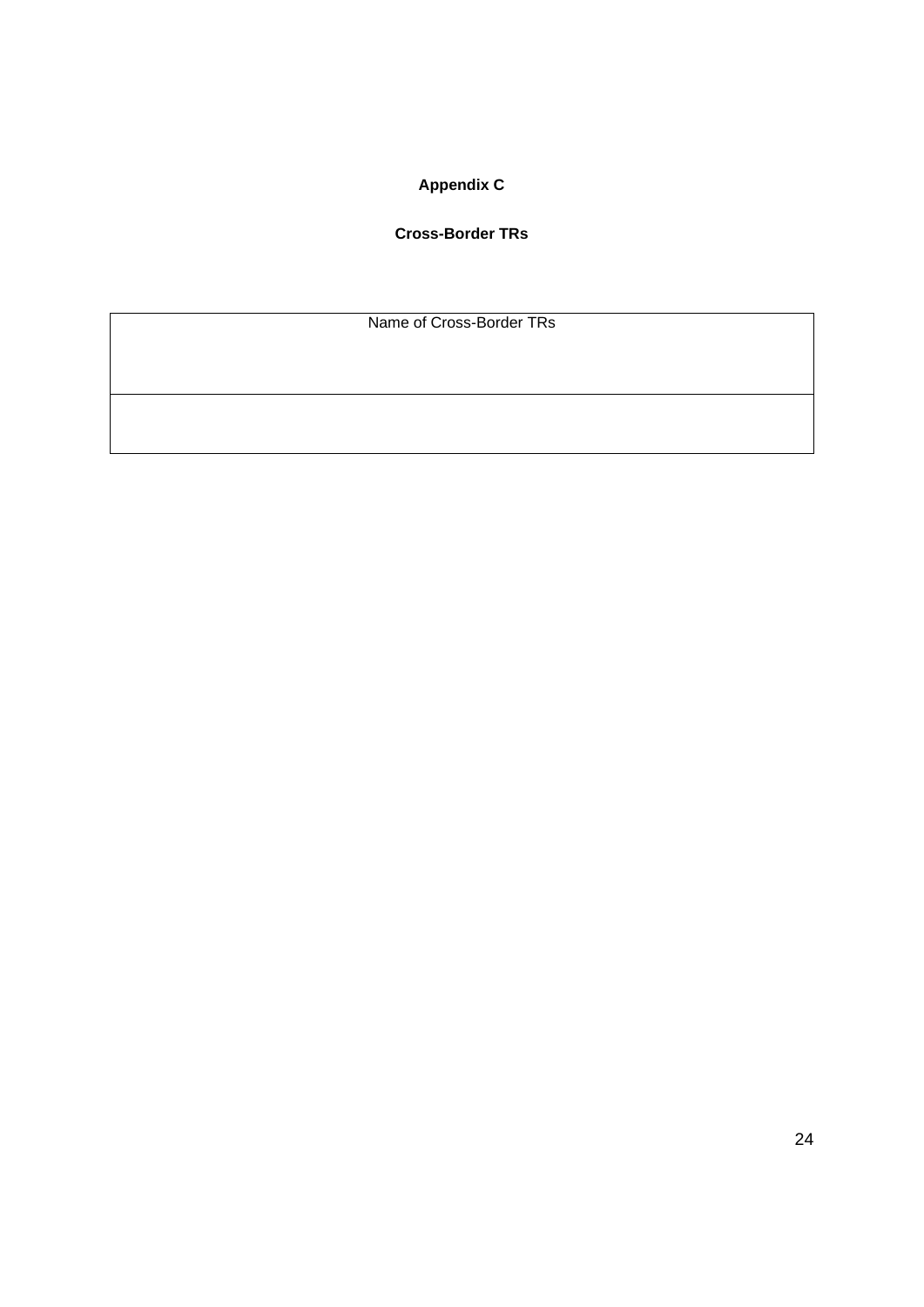# **Appendix D**

### **Cross-Border SRs**

Name of Cross-Border SRs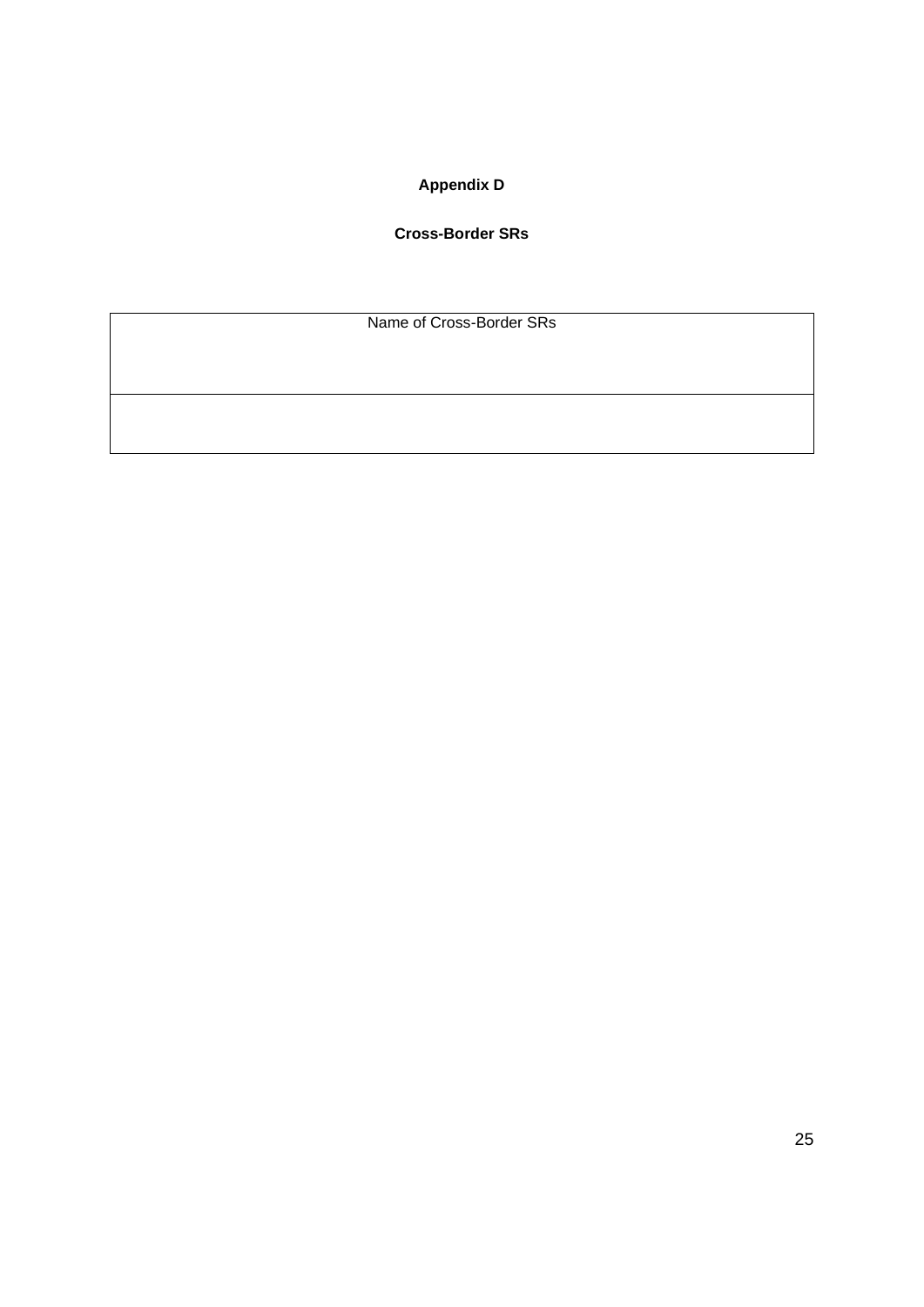#### **Appendix E**

#### **Third Authorities**

#### **UK AUTHORITY**

The UK Authority may legally share non-public information received under this MoU to any person to who a disclosure is permitted in accordance with the Financial Services and Markets Act 2000 (Disclosure of Confidential Information) Regulations, in order to assist the UK Authority or the Third Authority in carrying out their functions.

#### **ESMA**

ESMA may legally share non-public information received from the UK Authority with:

- competent authoritiesand the sectoral competent authorities, for the purposes of carrying out their duties (Article 27(1) CRAR);
- central banks, the European System of Central Banks, the European Central Bank, European Systemic Risk Board ("ESRB") and other public authorities responsible for the overseeing payment and settlement systems, for the performance of their tasks (Article 27(2) CRAR);
- competent authorities and other relevant authorities, for the purposes of carrying out their duties (Article 84(1) EMIR);
- competent authorities for the purposes of carrying out their duties (Articles 29 and 30 SECR); and
- EBA,EIOPA, the ESRB, the European Parliament, the Council and the Commission for the purposes of the relevant sectoral legislation (Article 2(4) of Regulation (EU) 1095/2010, Article 26 CRAR and Article 36(1) SECR).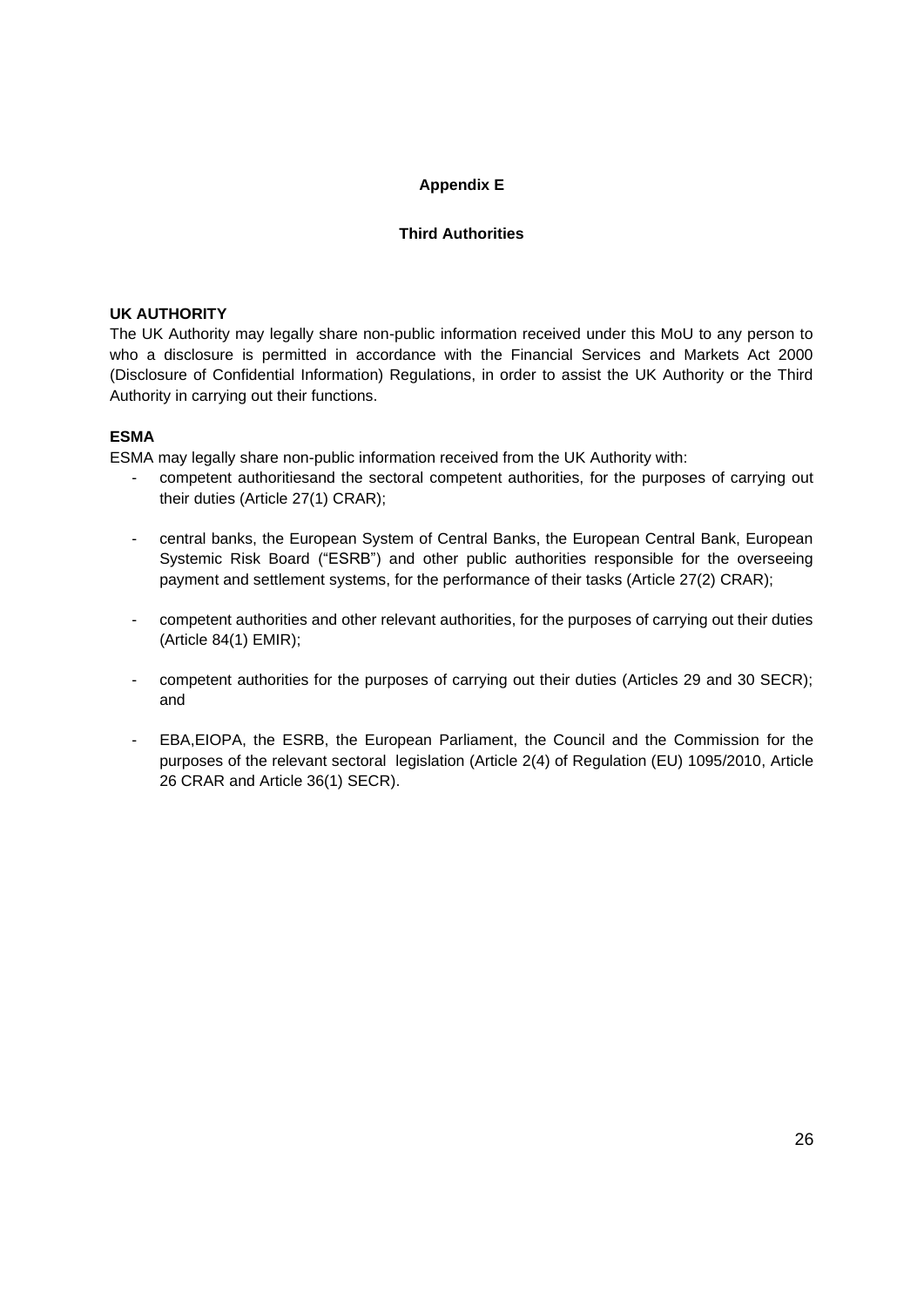#### **Appendix F**

#### **Relevant provisions on Professional secrecy**

#### **UK AUTHORITY**

Section 348(1) of the Financial Services and Markets Act 2000 (FSMA() prevents the FCA from disclosing any 'confidential information' it receives except in certain circumstances as provided for under FSMA. Confidential information is defined in section 348 of FSMA broadly as any information which is not in the public domain, relating to the business or other affairs of any person, which was received by the FCA for the purposes of, or in the discharge of, its statutory functions (see section 348(2) of FSMA). Where the information has lawfully been made available to the public or is in the form of a collection or a summary so that it cannot be attributed to a particular firm or individual, that information is not confidential information (see section 348(4) of FSMA).

The restriction on the disclosure of confidential information under section 348 of FSMA does not apply where the person from whom the information was received (and, if different, the person to whom the information relates) has consented to the disclosure of the material.

Section 349 of FSMA allows HM Treasury to make regulations to permit the disclosure of confidential information in certain circumstances. The Financial Services and Markets Act 2000 (Disclosure of Confidential Information) Regulations 2001 (SI 2001 no. 2188) (the Disclosure Regulations) set out the circumstances in which disclosure may be made. Disclosure outside of the Gateway Regulations is a criminal offence.

#### **ESMA**

Article 32 CRAR

# *Article 32*

#### *Professional secrecy*

- 1. The obligation of professional secrecy shall apply to ESMA, the competent authorities, and all persons who work or who have worked for ESMA, for the competent authorities or for any other person to whom ESMA has delegated tasks, including auditors and experts contracted by ESMA. Information covered by professional secrecy shall not be disclosed to another person or authority except where such disclosure is necessary for legal proceedings.
- 2. All the information that, under this Regulation, is acquired by, or exchanged between, ESMA, the competent authorities, the sectoral competent authorities or other authorities and bodies referred to in Article 27(2), shall be considered confidential, except where ESMA or the competent authority or other authority or body concerned states at the time of communication that such information may be disclosed or where such disclosure is necessary for legal proceedings.

Article 83 EMIR

### *Article 83 Professional secrecy*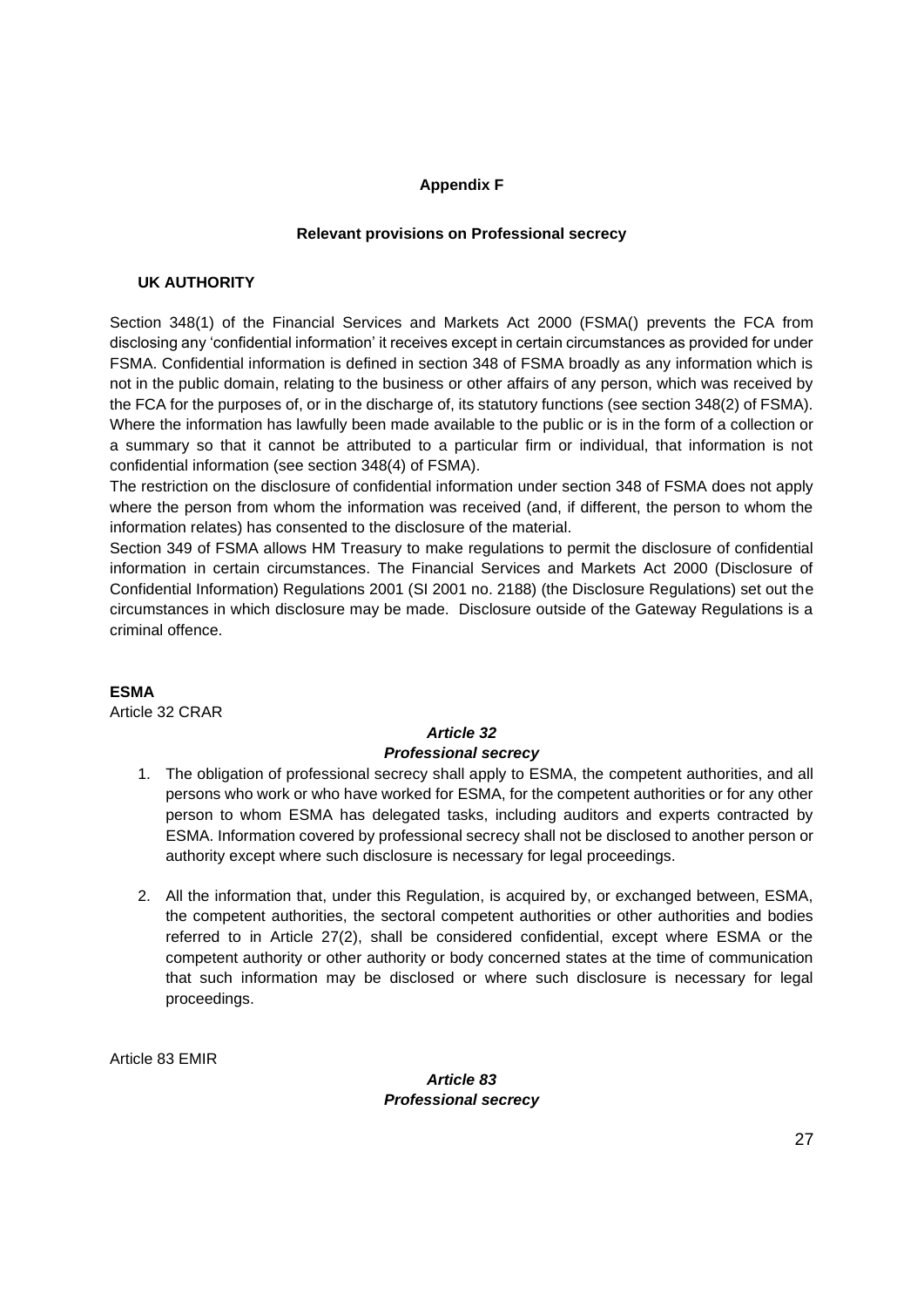- 1. The obligation of professional secrecy shall apply to all persons who work or have worked for the competent authorities designated in accordance with Article 22 and the authorities referred to in Article 81(3), for ESMA, or for auditors and experts instructed by the competent authorities or ESMA. No confidential information that those persons receive in the course of their duties shall be divulged to any person or authority, except in summary or aggregate form such that an individual CCP, trade repository or any other person cannot be identified, without prejudice to cases covered by criminal or tax law or to this Regulation.
- 2. Where a CCP has been declared bankrupt or is being compulsorily wound up, confidential information which does not concern third parties may be divulged in civil or commercial proceedings where necessary for carrying out the proceeding.
- 3. Without prejudice to cases covered by criminal or tax law, the competent authorities, ESMA, bodies or natural or legal persons other than competent authorities which receive confidential information pursuant to this Regulation may use it only in the performance of their duties and for the exercise of their functions, in the case of the competent authorities, within the scope of this Regulation or, in the case of other authorities, bodies or natural or legal persons, for the purpose for which such information was provided to them or in the context of administrative or judicial proceedings specifically relating to the exercise of those functions, or both. Where ESMA, the competent authority or another authority, body or person communicating information consents thereto, the authority receiving the information may use it for other non-commercial purposes.
- 4. Any confidential information received, exchanged or transmitted pursuant to this Regulation shall be subject to the conditions of professional secrecy laid down in paragraphs 1, 2 and 3. However, those conditions shall not prevent ESMA, the competent authorities or the relevant central banks from exchanging or transmitting confidential information in accordance with this Regulation and with other legislation applicable to investment firms, credit institutions, pension funds, UCITS, AIFMs, insurance and reinsurance intermediaries, insurance undertakings, regulated markets or market operators or otherwise with the consent of the competent authority or other authority or body or natural or legal person that communicated the information.
- 5. Paragraphs 1, 2 and 3 shall not prevent the competent authorities from exchanging or transmitting confidential information, in accordance with national law, that has not been received from a competent authority of another Member State.

Article 70 ESMA Regulation

### *Article 70 Obligation of professional secrecy*

1. Members of the Board of Supervisors and the Management Board, the Executive Director, and members of the staff of the Authority including officials seconded by Member States on a temporary basis and all other persons carrying out tasks for the Authority on a contractual basis